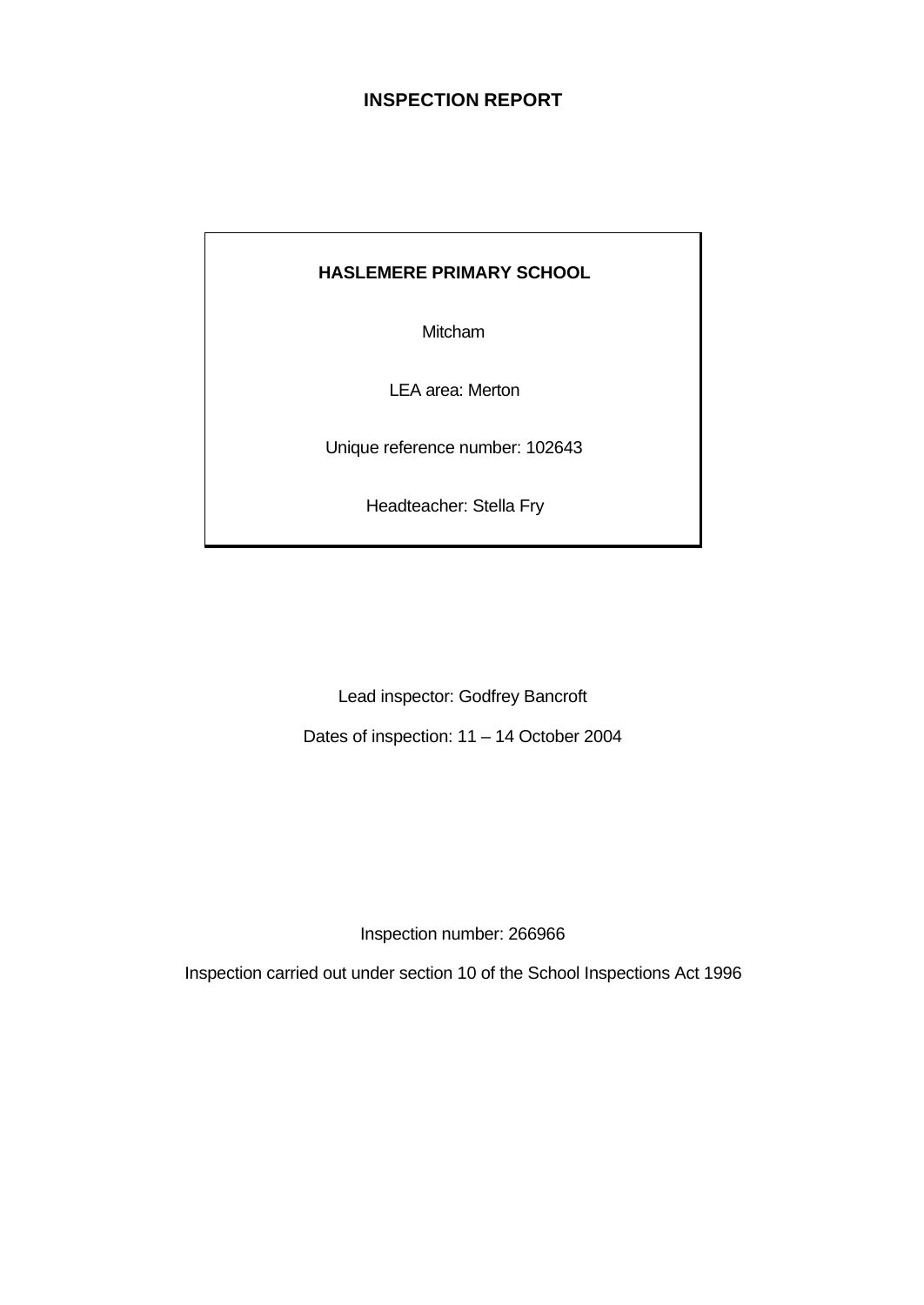#### © Crown copyright 2004

This report may be reproduced in whole or in part for non-commercial educational purposes, provided that all extracts quoted are reproduced verbatim without adaptation and on condition that the source and date thereof are stated.

Further copies of this report are obtainable from the school. Under the School Inspections Act 1996, the school must provide a copy of this report and/or its summary free of charge to certain categories of people. A charge not exceeding the full cost of reproduction may be made for any other copies supplied.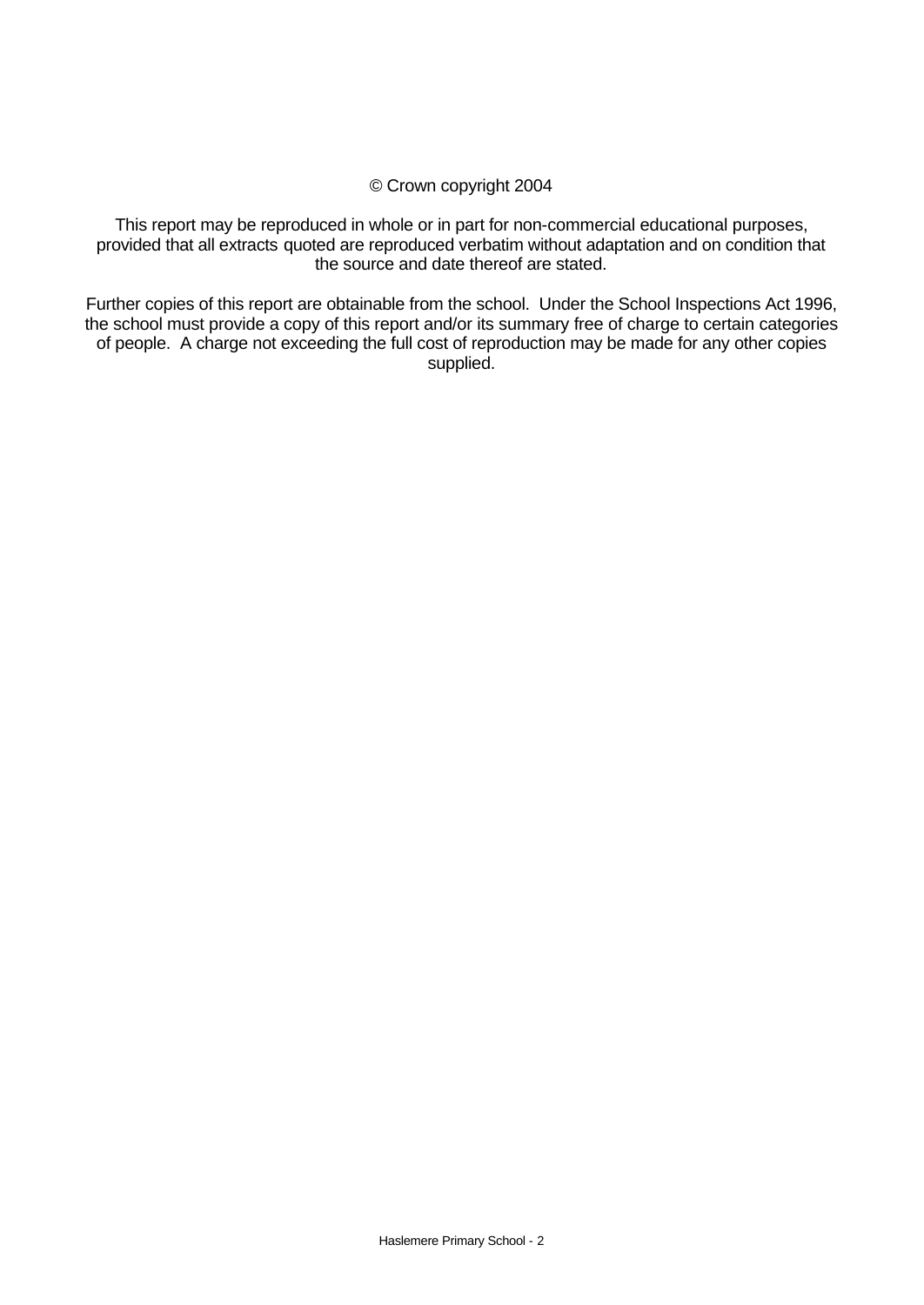## **INFORMATION ABOUT THE SCHOOL**

| Type of school:              | Primary                                                   |
|------------------------------|-----------------------------------------------------------|
| School category:             | Community                                                 |
| Age range of pupils:         | $3 - 11$                                                  |
| Gender of pupils:            | Mixed                                                     |
| Number on roll;              | 506                                                       |
| School address:              | Brooklands Court<br>Haslemere Avenue<br>Mitcham<br>Surrey |
| Postcode:                    | CR4 3PQ                                                   |
| Telephone number:            | 020 8648 9660                                             |
| Fax number:                  | 020 8687 0236                                             |
| Appropriate authority:       | Governing body                                            |
| Name of chair of governors:  | Peter Nicholson                                           |
| Date of previous inspection: | No previous inspection                                    |

## **CHARACTERISTICS OF THE SCHOOL**

The school serves part of the urban community of Mitcham in Surrey. The socio-economic circumstances of the community are below average. The percentage of pupils eligible for free school meals is above average. A very high percentage of the pupils come from ethnic minority backgrounds and the percentage of pupils who speak English as an additional language is very high. Children's attainment on entry to the school is below that expected for their age. The percentage of pupils with special educational needs is above the national average. The percentage of pupils with statements of special educational need is below average. The school has been awarded Beacon School status, Investor in People , Healthy Schools Award, Eco Schools Award and Effective Early Learning for Nursery provision . At the time of the inspection the deputy headteacher was leading the school, following the resignation of the headteacher in July 2004. A newly appointed headteacher will take up post in January 2005.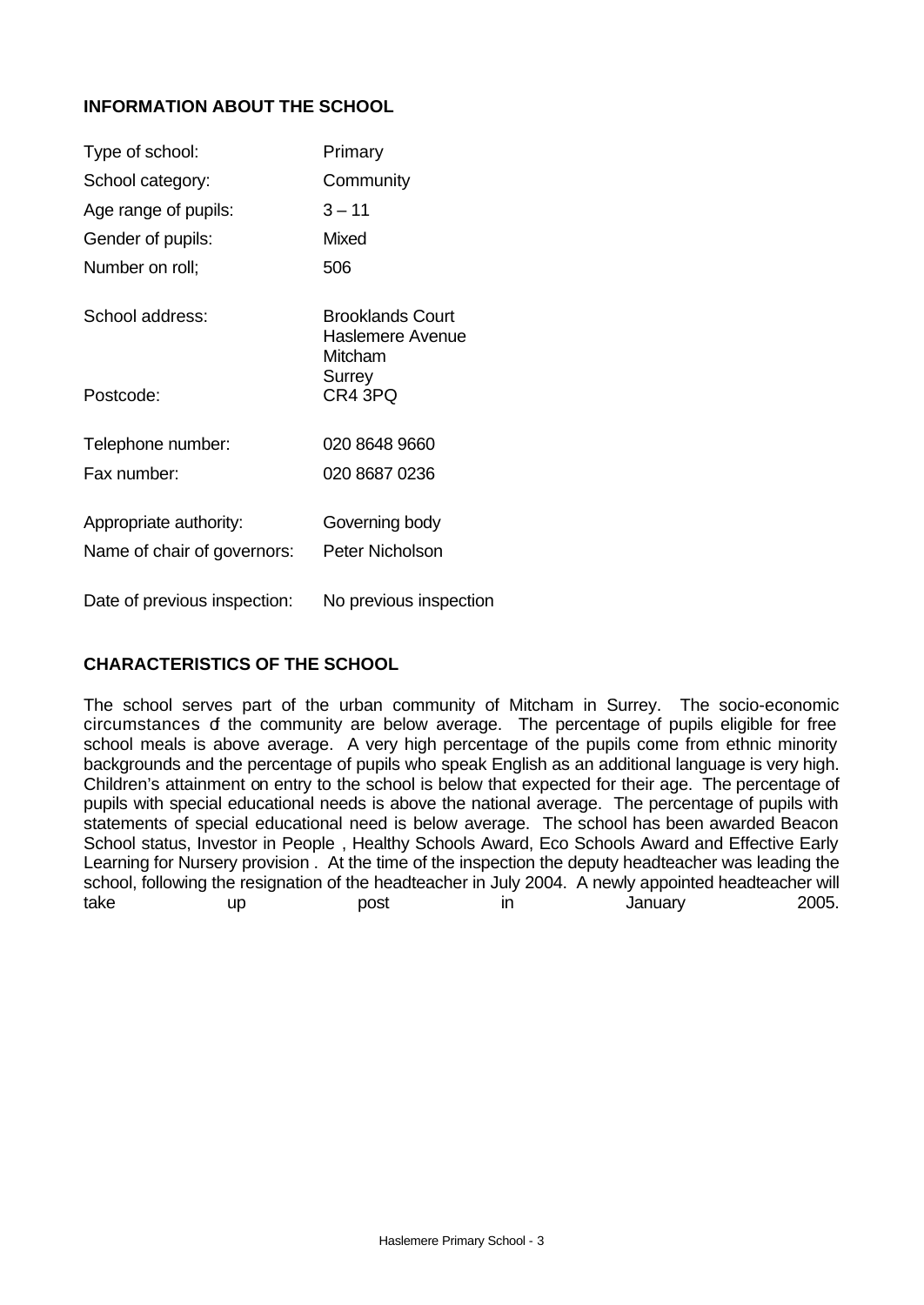## **INFORMATION ABOUT THE INSPECTION TEAM**

| Members of the inspection team |                  |                | <b>Subject responsibilities</b>                                   |  |  |  |
|--------------------------------|------------------|----------------|-------------------------------------------------------------------|--|--|--|
| 3687                           | Godfrey Bancroft | Lead inspector | <b>Foundation Stage</b>                                           |  |  |  |
|                                |                  |                | <b>Music</b>                                                      |  |  |  |
|                                |                  |                | Physical education                                                |  |  |  |
|                                |                  |                | Personal,<br>social<br>health<br>and<br>education and citizenship |  |  |  |
| 19436                          | Michael O'Malley | Lay inspector  |                                                                   |  |  |  |
| 15628                          | Jo Stevenson     | Team inspector | English                                                           |  |  |  |
|                                |                  |                | Art and design                                                    |  |  |  |
|                                |                  |                | Design and technology                                             |  |  |  |
|                                |                  |                | Religious education                                               |  |  |  |
| 5020                           | John Burnham     | Team inspector | <b>Mathematics</b>                                                |  |  |  |
|                                |                  |                | Science                                                           |  |  |  |
|                                |                  |                | French                                                            |  |  |  |
|                                |                  |                | Special educational needs                                         |  |  |  |
| 32325                          | Martyn Webb      | Team Inspector | Information<br>and<br>communication<br>technology                 |  |  |  |
|                                |                  |                | Geography                                                         |  |  |  |
|                                |                  |                | History                                                           |  |  |  |
|                                |                  |                | English as an additional language                                 |  |  |  |

The inspection contractor was:

Cambridge Education Associates Demeter House Station Road **Cambridge** CB1 2RS

Any concerns or complaints about the inspection or the report should be made initially to the contractor. The procedures are set out in the leaflet 'Complaining about Ofsted Inspections', which is available from Ofsted Publications Centre (telephone 07002 637833) or Ofsted's website (www.ofsted.gov.uk).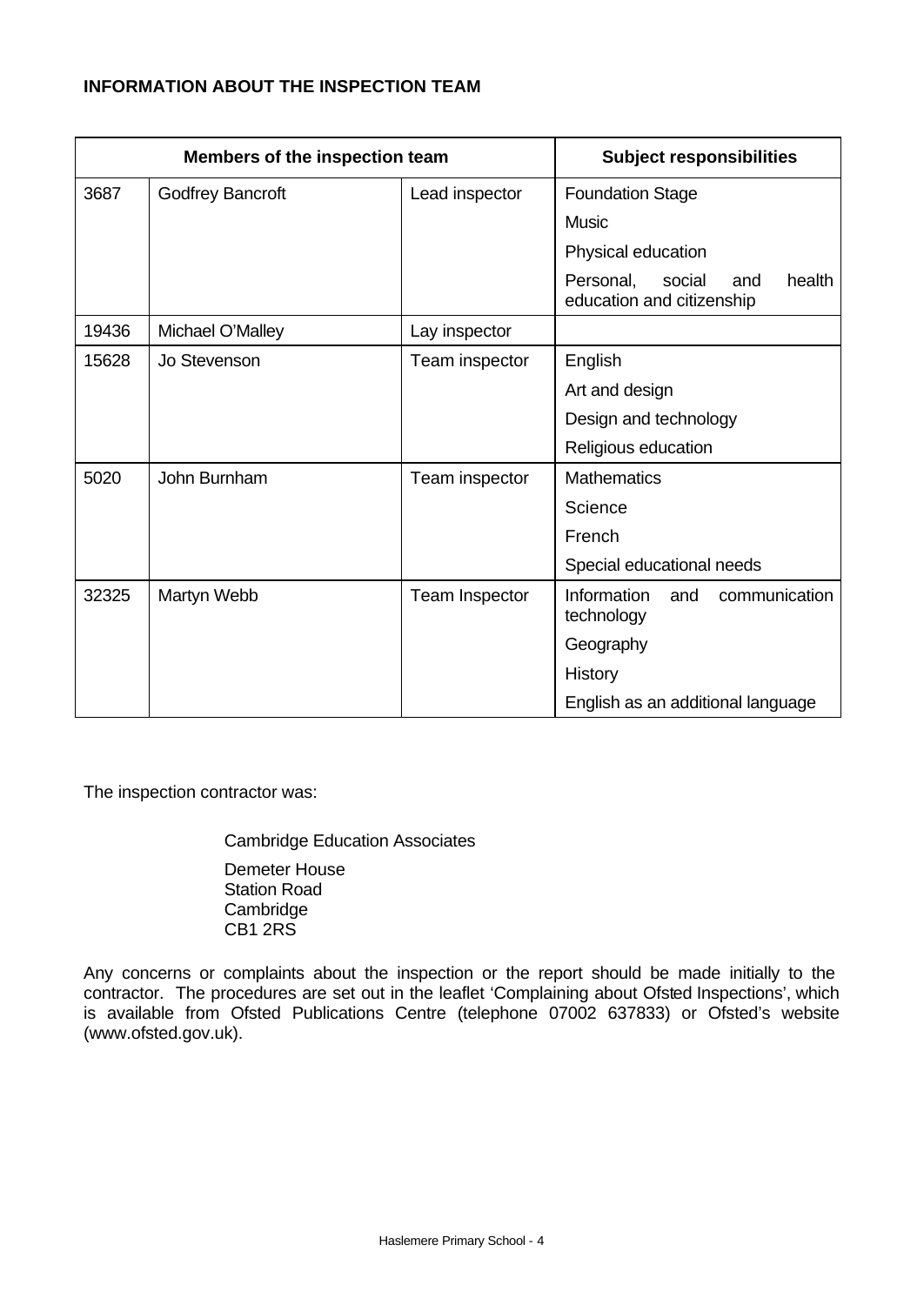# **REPORT CONTENTS**

|                                                                                                                                    | Page |
|------------------------------------------------------------------------------------------------------------------------------------|------|
| <b>PART A: SUMMARY OF THE REPORT</b>                                                                                               | 6    |
| <b>PART B: COMMENTARY ON THE MAIN INSPECTION FINDINGS</b>                                                                          |      |
| <b>STANDAR DS ACHIEVED BY PUPILS</b>                                                                                               | 8    |
| Standards achieved in areas of learning, subjects and courses                                                                      |      |
| Pupils' attitudes, values and other personal qualities                                                                             |      |
| <b>QUALITY OF EDUCATION PROVIDED BY THE SCHOOL</b>                                                                                 | 11   |
| Teaching and learning<br>The curriculum<br>Care, guidance and support<br>Partnership with parents, other schools and the community |      |
| <b>LEADERSHIP AND MANAGEMENT</b>                                                                                                   | 15   |
| PART C: THE QUALITY OF EDUCATION IN AREAS OF LEARNING,<br><b>SUBJECTS</b>                                                          | 17   |
| AREAS OF LEARNING IN THE FOUNDATION STAGE                                                                                          |      |
| <b>SUBJECTS IN KEY STAGES 1 AND 2</b>                                                                                              |      |
| <b>PART D: SUMMARY OF THE MAIN INSPECTION JUDGEMENTS</b>                                                                           | 32   |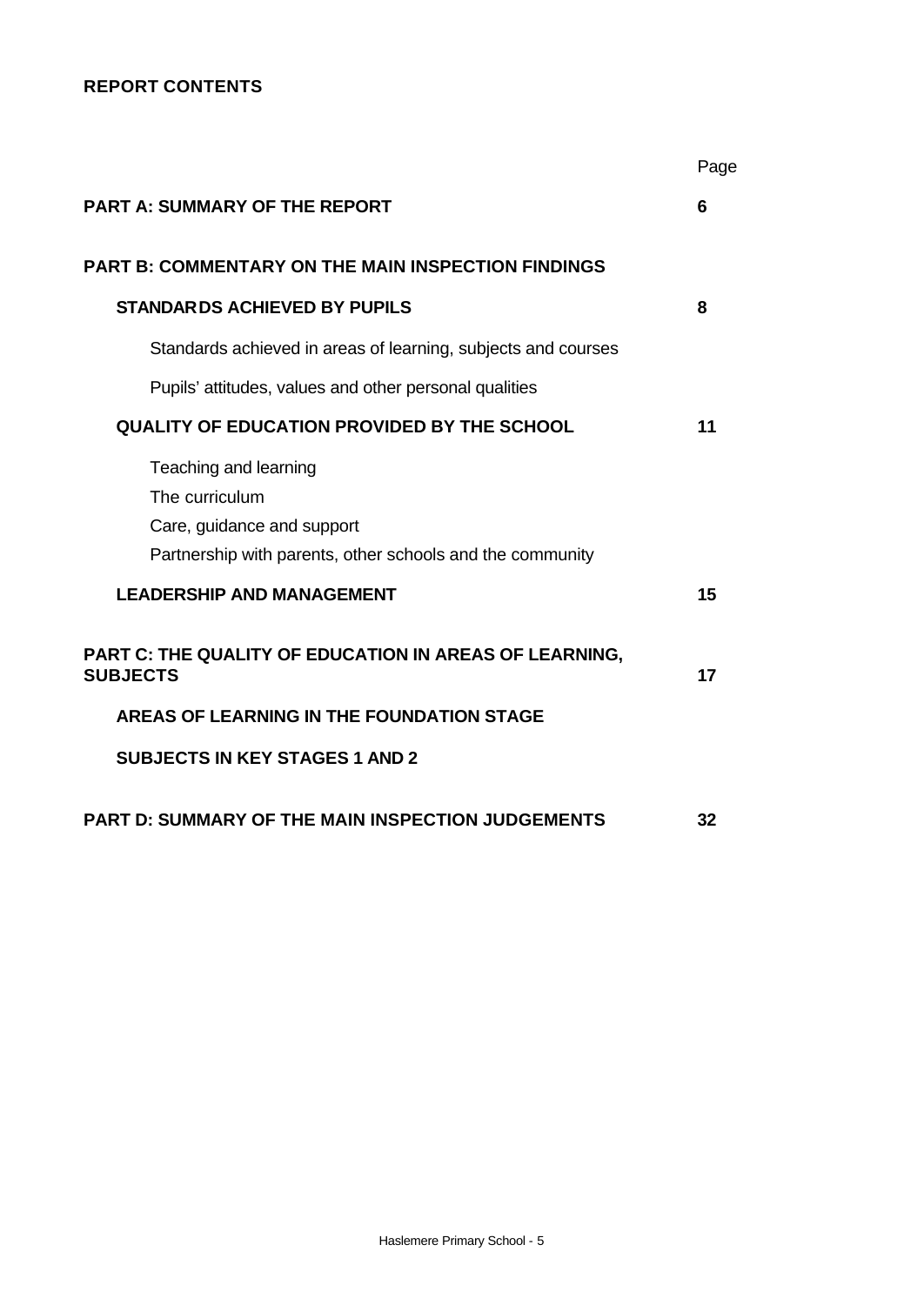# **PART A: SUMMARY OF THE REPORT**

## **OVERALL EVALUATION**

**Haslemere Primary is a very good school with many excellent features**. Pupils from all backgrounds and abilities achieve very well. The quality of teaching and learning is very good. Leadership and management are very good. The school provides very good value for money.

The school's main strengths and weaknesses are:

- The school has an excellent ethos in which cultural and ethnic differences are celebrated and everyone is regarded as special.
- Provision for pupils' spiritual, moral, social and cultural development is excellent.
- The school gives children in the Foundation Stage a very good start to their education.
- Pupils from ethnic minority groups achieve very well and those who speak English as an additional language achieve excellently, due to the high quality of provision.
- Teaching assistants and support staff make an excellent contribution to pupils' learning.
- The school's links with parents are excellent.
- The governing body provides excellent support for the work of the school.
- The headteacher, senior managers and subject leaders inspire, motivate and influence the work of staff and pupils excellently.

This is the first time the school has been inspected as a primary school. Under reorganisation by the local education authority, the transition from a first school to a primary school was completed in September 2003. The school's Year 6 pupils took the annual national tests for the first time in 2004. The change to becoming a primary school has been managed very effectively by the governing body and the headteacher.

| <b>Results in National</b><br>Curriculum tests at the |      | similar schools |      |      |
|-------------------------------------------------------|------|-----------------|------|------|
| end of Year 6,<br>compared with:                      | 2002 | 2003            | 2004 | 2004 |
| English                                               | n/a  | n/a             |      |      |
| mathematics                                           | n/a  | n/a             |      | R    |
| science                                               | n/a  | n/a             |      |      |

### **STANDARDS ACHIEVED**

*Key: A - well above average; B – above average; C – average; D – below average; E – well below average Similar schools are those with similar percentages of pupils eligible for free school meals.*

**Pupils from all abilities and backgrounds achieve very well**. Children join the school with attainment that is below average and well below average in some areas of their learning. This applies to children who join at Nursery and Reception age. The attainment of many pupils who have joined the school during its transition into becoming a primary school was also well below average. Children in Nursery and Reception achieve very well and standards by the end of Reception are average, except in language and early reading and writing where they are below. The most recent national tests (2004) for the end of Year 2 show standards in reading and writing are average and standards in mathematics are well above average. Compared with similar schools standards in reading are well above average, standards in writing are above average and standards in mathematics are very high (in the top 5% nationally). Pupils in Years 1 and 2 achieve very well. Inspection findings show standards in reading, writing and mathematics in the current Year 2 to be above average. In the 2004 tests for the end of Year 6, standards in English and mathematics were average and standards in science were below average. Compared with similar schools, standards were well above average in English, above average in mathematics and average in science. Inspection findings show that pupils in Years 3 to 6 achieve very well and standards are above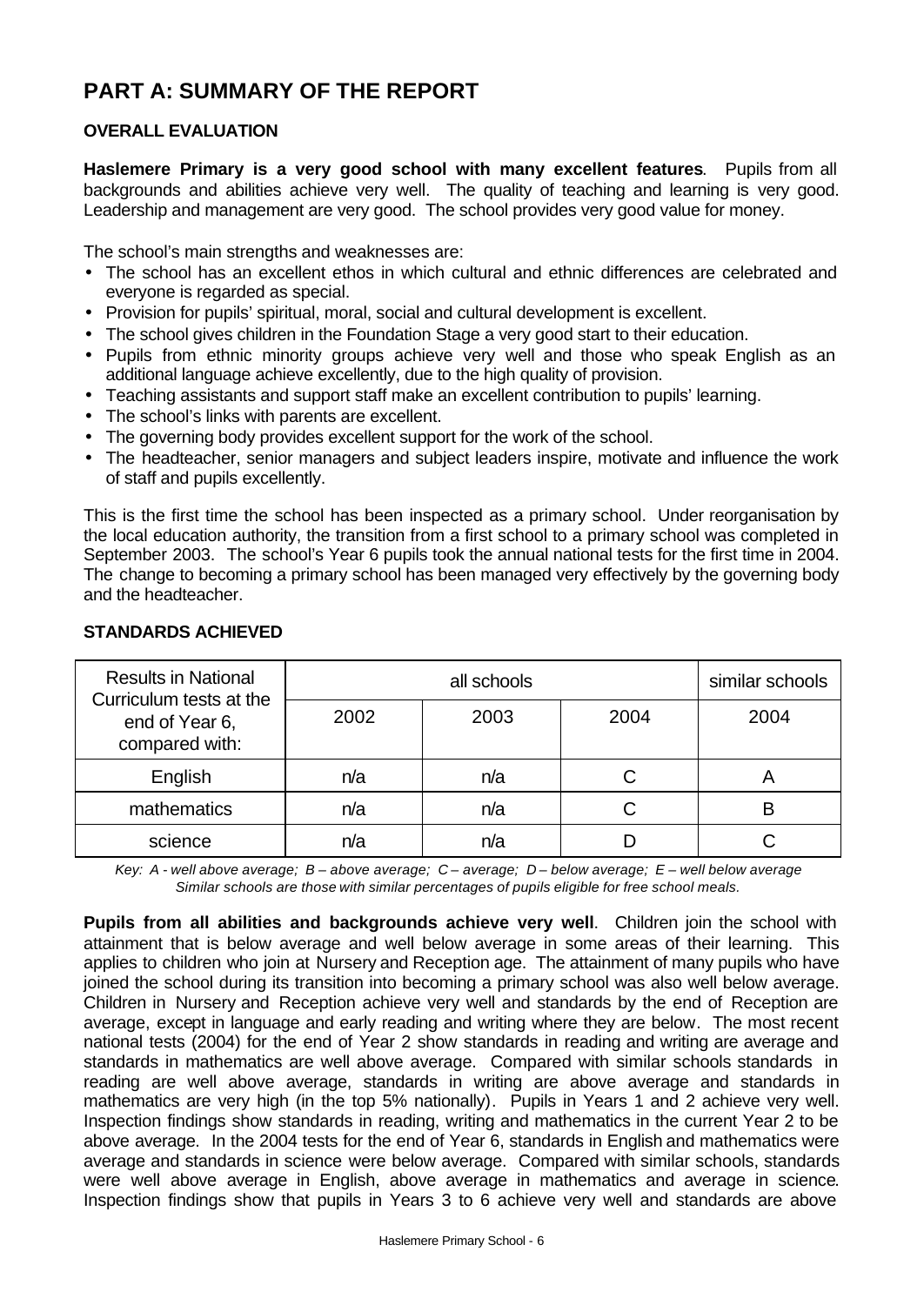average. Pupils from ethnic minority backgrounds achieve very well. The achievement of pupils who speak English as an additional language is excellent. **Pupils' personal qualities, including their spiritual, moral, social and cultural development are excellent.** Pupils' attitudes, behaviour and attendance are very good. **QUALITY OF EDUCATION**

**The quality of education is very good. Teaching and learning are very good**. Teachers have excellent relationships with pupils and ensure that pupils learn very well. Teaching assistants make an excellent contribution to pupils' learning. The support provided for pupils who speak English as an additional language is excellent. Arrangements to assess pupils' attainment and progress are very good and pupils are involved in these processes very well. The curriculum is very good and there is an excellent range of opportunities for enrichment. Equality of access and opportunity for all pupils is excellent. The provision made for the care, guidance and welfare of pupils is very good. The school's partnership with parents is excellent and partnerships with the community and with other schools are very good.

## **LEADERSHIP AND MANAGEMENT**

**Leadership and management of the school are very good** and provide the basis for the school's excellent ethos and pupils' very good achievement. Governors meet their statutory duties very well. They are very knowledgeable about the school's strengths and weaknesses and provide the headteacher and senior managers with excellent support. The headteacher, senior managers and subject leaders promote an excellent atmosphere in which everyone is valued and made to feel very special. They inspire, motivate and influence the work of staff and pupils very effectively.

## **PARENTS' AND PUPILS' VIEWS OF THE SCHOOL**

Parents think the school is excellent and they are involved exceptionally well in its work. Pupils also think their school is excellent. The school involves pupils extremely well by seeking and acting on their views.

### **IMPROVEMENTS NEEDED**

The school is constantly striving to become better and there are no significant areas for improvement.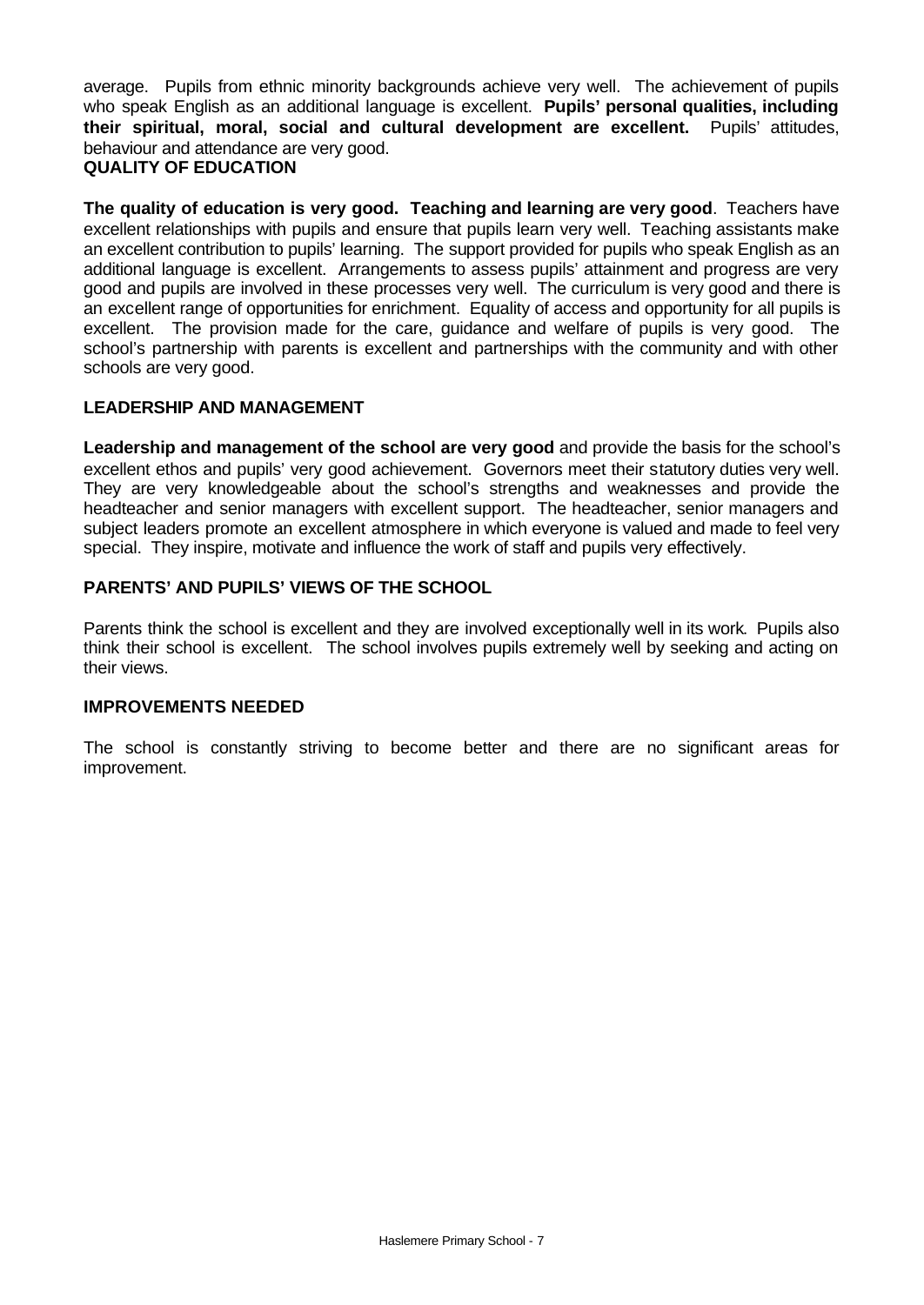# **PART B: COMMENTARY ON THE INSPECTION FINDINGS**

## **STANDARDS ACHIEVED BY PUPILS**

#### **Standards achieved in areas of learning and subjects**

Pupils' achievement in Years 1 to 6 is very good. Children in the Foundation Stage achieve very well. By the end of Year 2 pupils are achieving very well and standards are above average. Pupils in Years 3 to 6 also achieve very well and standards by the end of Year 6 are also above average.

#### **Main strengths and weaknesses**

- By the end of Years 2 and 6, standards in English, mathematics and science are above average.
- By the end of Years 2 and 6, standards are above average and pupils achieve very well in almost all subjects.
- Pupils from ethnic minority groups achieve very well. The achievement of pupils who speak English as an additional language is excellent.

#### **Commentary**

1. Children's attainment when they begin in the Nursery is well below average in their personal, social and emotional development and in their communication language and literacy. Their attainment on entry in other areas of their learning is below average. During their time in the Nursery and Reception classes, children achieve very well in all areas of their learning. By the time they leave the Reception classes, their attainment is average in all areas of their learning, with the exception of communication, language and literacy, in which attainment is below average.

### *Standards in national tests at the end of Year 2 – average point scores in 2004*

| Standards in: | School results | <b>National results</b> |  |  |
|---------------|----------------|-------------------------|--|--|
| reading       | 16.0(16.2)     | 16.0(15.7)              |  |  |
| writing       | 14.7 (15.5)    | 14.6 (14.6)             |  |  |
| mathematics   | 17.8(17.5)     | 16.5(16.3)              |  |  |

*There were 55 pupils in the year group. Figures in brackets are for the previous year* 

### *Standards in national tests at the end of Year 6 – average point scores in 2004*

| Standards in: | School results | <b>National results</b> |  |  |
|---------------|----------------|-------------------------|--|--|
| English       | $27.2$ (n/a)   | 26.9(26.8)              |  |  |
| mathematics   | $26.8$ (n/a)   | 27.0 (26.8)             |  |  |
| science       | $28.2$ (n/a)   | 28.6 (28.6)             |  |  |

*There were 59 pupils in the year group. There is no data for the previous year*

2. The most recent national tests (2004) for the end of Year 2 show standards in reading and writing are average and standards in mathematics are well above average. Compared with similar schools standards in reading are well above average, standards in writing are above average and standards in mathematics are very high (in the top 5% nationally). Over recent years, standards, as shown by the national tests in reading, writing and mathematics, have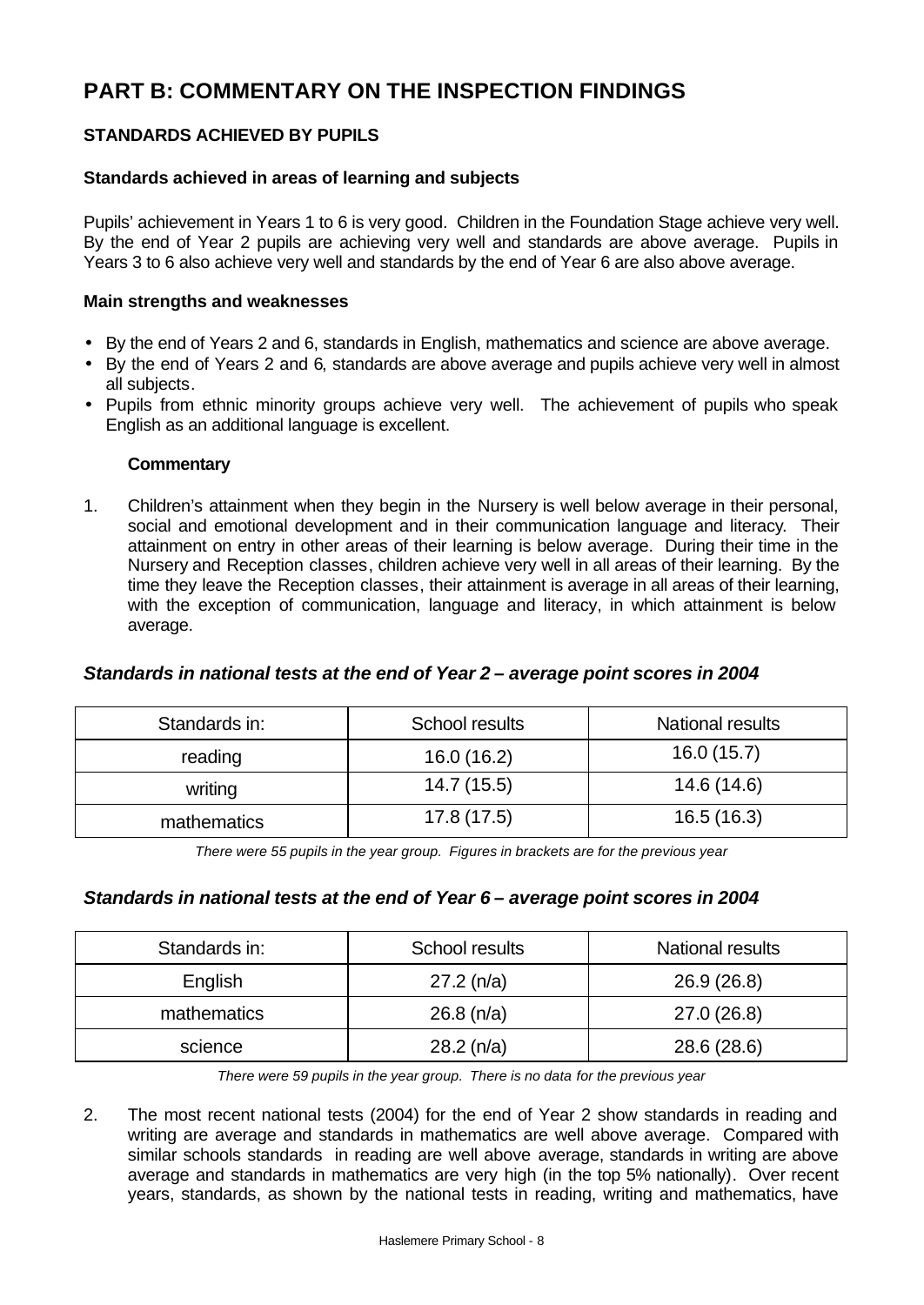been generally above average. The school's trend in attainment in these subjects, over the last five years, has been broadly in line with the national trend. Inspection findings show that pupils achieve very well and attain standards in reading, writing and mathematics at the end of Year 2 that are above average. Pupils achieve very well in all subjects. They attain standards that are above average in all subjects, with the exception of religious education in which standards are in line with those expected by the Locally Agreed Syllabus for the subject.

- 3. The attainment of many pupils who have joined Years 3 to 6 during the school's transition into becoming a primary school was well below average. Because of this transition the pupils in the 2004 Year 6 classes were the first from the school to do the annual national tests. In these tests, standards in English and mathematics were average and standards in science were below average. Compared with similar schools, standards were well above average in English, above average in mathematics and average in science. Inspection findings show that in English, mathematics and science pupils in Years 3 to 6 achieve very well and standards are above average. This is because pupils have had longer to settle into the school and to benefit from the very good teaching and learning it provides. Pupils achieve very well and attain above average standards in all subjects, with the exception of religious education in which standards are in line with those expected by the locally agreed syllabus for the subject.
- 4. Pupils from ethnic minority backgrounds achieve very well. The achievement of pupils who speak English as an additional language is excellent. This is because the provision made for the teaching and learning of these pupils is excellent. In addition, the school has identified pupils who are regarded as able, gifted and talented. These pupils also achieve very well. Pupils' competence to apply the skills of language and literacy in other subjects is good in Years 1 and 2 and very good in Years 3 to 6. Pupils' competence to apply the skills of mathematics and information and communication technology (ICT) in other subjects is good. The school sets realistic and challenging targets for attainment. These targets are based on rigorous assessment procedures and are usually achieved by the pupils. Targets set for future year groups indicate that the trend of above average standards is likely to be maintained.

### **Pupils' attitudes, values and other personal qualities**

Pupils' attitudes and behaviour are very good. Their spiritual, moral, social and cultural development is excellent. Attendance and punctuality are very good.

#### **Main strengths and weaknesses**

- Pupils are very interested in their lessons and other school activities.
- Pupils know what is expected of their behaviour and respond very well.
- Relationships between adults and pupils and between pupils are excellent.
- Pupils' personal development is excellent.
- Attendance is very good.

- 5. Pupils like school and they are keen to learn. They work hard in lessons and 'try to do their best.' Many take part in activities outside class. Pupils behave very well. The school sets very high expectations for pupils' conduct and all the staff work very effectively to achieve this. Pupils are very aware of the school's 'Golden Rule', which supports their behaviour and very good attitudes towards each other. There were two exclusions last year, which were appropriate in the circumstances.
- 6. Assemblies include themes such as 'Creation' and 'Bravery'. They include stories and reflections that help pupils consider values and a wide range of beliefs. The pupils learn to notice and feel what is 'special'. The school is outstanding at promoting mutual respect and concern for others. Pupils from different backgrounds mix very well, and they make sure no-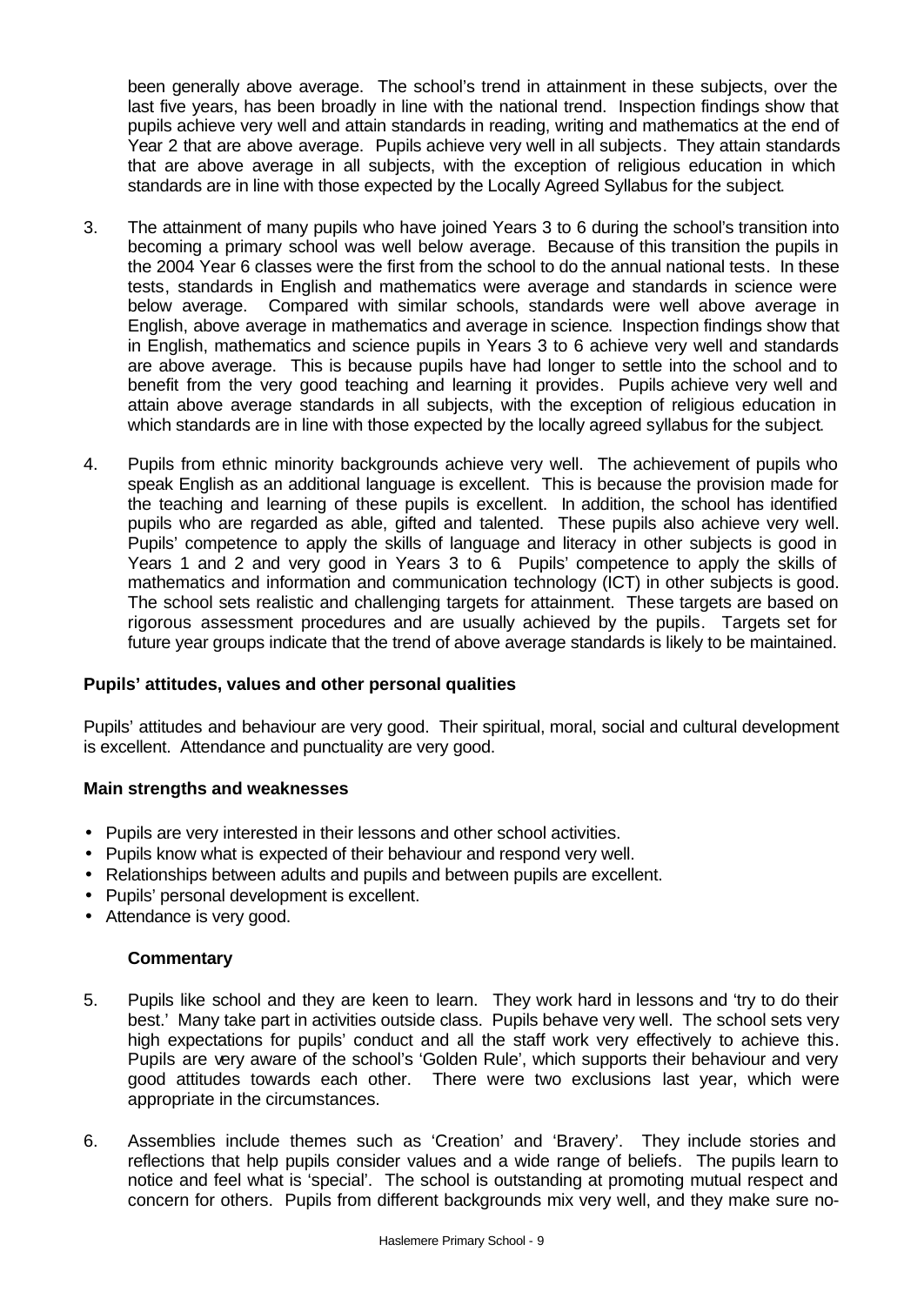one is left out. Bullying and racism are very rare. Disagreements and rough play rarely occur and are quickly sorted out. Pupils can distinguish clearly between right and wrong. They are encouraged, successfully, to make the right choices and to think through the consequences of their actions.

- 7. The school grasps every opportunity to build pupils' self esteem and help them to understand their community responsibilities. Therefore all pupils, including those with English as an additional language or those from minority ethnic backgrounds, develop confident attitudes to school. They are keen to take responsibility, such as acting as 'playtime pals', helping with class routines, and looking after visitors. They carry out these duties very well. Pupils take good responsibility for their own learning. They regularly review their own progress, and older pupils join their teachers and parents to discuss progress. Pupils regularly raise funds for charity, and the 'Eco warriors' make sure everyone looks after the school environment.
- 8. There are many opportunities for pupils to learn about their own and other cultural traditions through assemblies, visits and visitors, a wide range of extra-curricular activities, and studies in class. There are special projects such as 'One World Week', 'Black History Week' and 'European Day of Languages'. The teachers encourage the pupils to learn from each other about their own cultural experiences and the rich mix of cultures represented in the school is fully celebrated.
- 9. Attendance is well above the national average. Pupils are punctual and lessons start promptly. There are very effective procedures for monitoring and promoting good attendance and therefore it has steadily improved over the last four years. Absence and lateness are monitored closely. Unexplained absence and unsatisfactory attendance are followed up. There is good support from the education welfare officer. Good attendance is rewarded, and the importance of good attendance is promoted very effectively.

## *Attendance in the latest complete reporting year (%)*

| Authorised absence |     | Unauthorised absence |    |
|--------------------|-----|----------------------|----|
| School data:       | 4.5 | School data:         |    |
| National data:     | 5.4 | National data:       | 14 |

*The table gives the percentage of half days (sessions) missed through absence for the latest complete reporting year.*

### **Exclusions**

## *Ethnic background of pupils*

| Categories used in the Annual<br>School<br>Census | No of pupils<br>on roll | Number of<br>fixed period<br>exclusions | Numb<br>perma<br>exclus |
|---------------------------------------------------|-------------------------|-----------------------------------------|-------------------------|
| White – British                                   | 183                     |                                         | 0                       |
| White $-$ Irish                                   |                         |                                         | $\overline{0}$          |
| White – any other White background                | 29                      |                                         | 0                       |
| Mixed - White and Black Caribbean                 | 10                      |                                         | $\Omega$                |
| Mixed – White and Black African                   | 4                       |                                         | 0                       |
| Mixed – White and Asian                           | 5                       |                                         | $\Omega$                |

|  | <b>Exclusions in the last school year</b> |  |  |  |  |  |
|--|-------------------------------------------|--|--|--|--|--|
|--|-------------------------------------------|--|--|--|--|--|

| No of pupils<br>on roll | Number of<br>fixed period<br>exclusions | Number of<br>permanent<br>exclusions |
|-------------------------|-----------------------------------------|--------------------------------------|
| 183                     |                                         |                                      |
|                         | ∩                                       |                                      |
| 29                      |                                         |                                      |
| 10                      |                                         |                                      |
|                         |                                         |                                      |
| 5                       |                                         |                                      |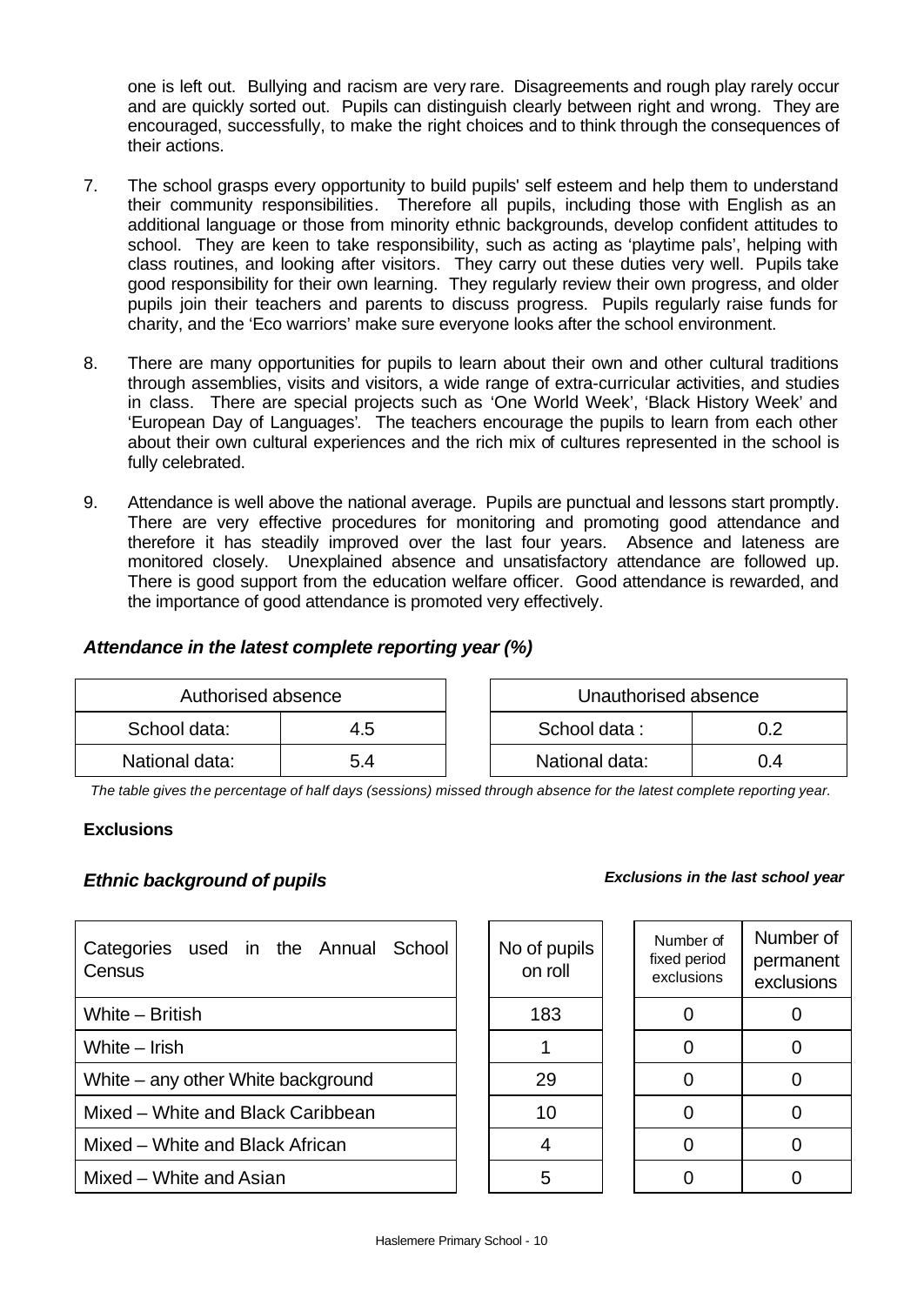| Mixed – any other mixed background                     | 8  |                |  |
|--------------------------------------------------------|----|----------------|--|
| Asian or Asian British - Indian                        | 3  |                |  |
| Asian or Asian British - Pakistani                     | 5  |                |  |
| Asian or Asian British - Bangladeshi                   | 11 |                |  |
| Asian or Asian British – any other Asian<br>background | 20 |                |  |
| Black or Black British - Caribbean                     | 39 | $\overline{2}$ |  |
| Black or Black British - African                       | 70 |                |  |
| Black or Black British – any other Black<br>background | 4  |                |  |
| Any other ethnic group                                 | 10 |                |  |
| No ethnic group recorded                               |    |                |  |

*The table gives the number of exclusions, which may be different from the number of pupils excluded.*

# **QUALITY OF EDUCATION PROVIDED BY THE SCHOOL**

The quality of education is very good. Teaching and learning are very good. The curriculum is very good and there is an excellent range of opportunities for enrichment. Equality of access and opportunity for all pupils is excellent. The provision made for the care, guidance and welfare of pupils is very good. The school's partnership with parents is excellent and partnerships with the community and with other schools are very good.

## **Teaching and learning**

Teaching and learning are very good. Assessment is very good.

### **Main strengths and weaknesses**

- Teachers have excellent relationships with pupils and ensure that pupils learn very well.
- Teaching assistants make an excellent contribution to pupils' learning.
- The support provided for pupils who speak English as an additional language is excellent.
- Arrangements to assess pupils' attainment and progress are very good and pupils are involved in these processes very well.

## **Commentary**

#### *Summary of teaching observed during the inspection in 51 lessons*

| Excellent | Very good | Good     | Satisfactory | Unsatisfactor | Poor | Very Poor |
|-----------|-----------|----------|--------------|---------------|------|-----------|
| 6(12%)    | 25 (49%)  | 16 (31%) | 4 (8%)       |               |      |           |

*The table gives the number of lessons observed in each of the seven categories used to make judgements about lessons; figures in brackets show percentages where 30 or more lessons are seen.*

10. The quality of teaching and learning in the Nursery, in the Reception classes and in Years 1 to 6 is very good. Several teachers are Leading Teachers in literacy, numeracy and behaviour management. Others have Advanced Skills Teacher status and one is a 'fast track teacher'. At times teaching is excellent, for example in physical education. Pupils are often highly motivated and inspired to learn very well. The quality of teachers' planning to meet the needs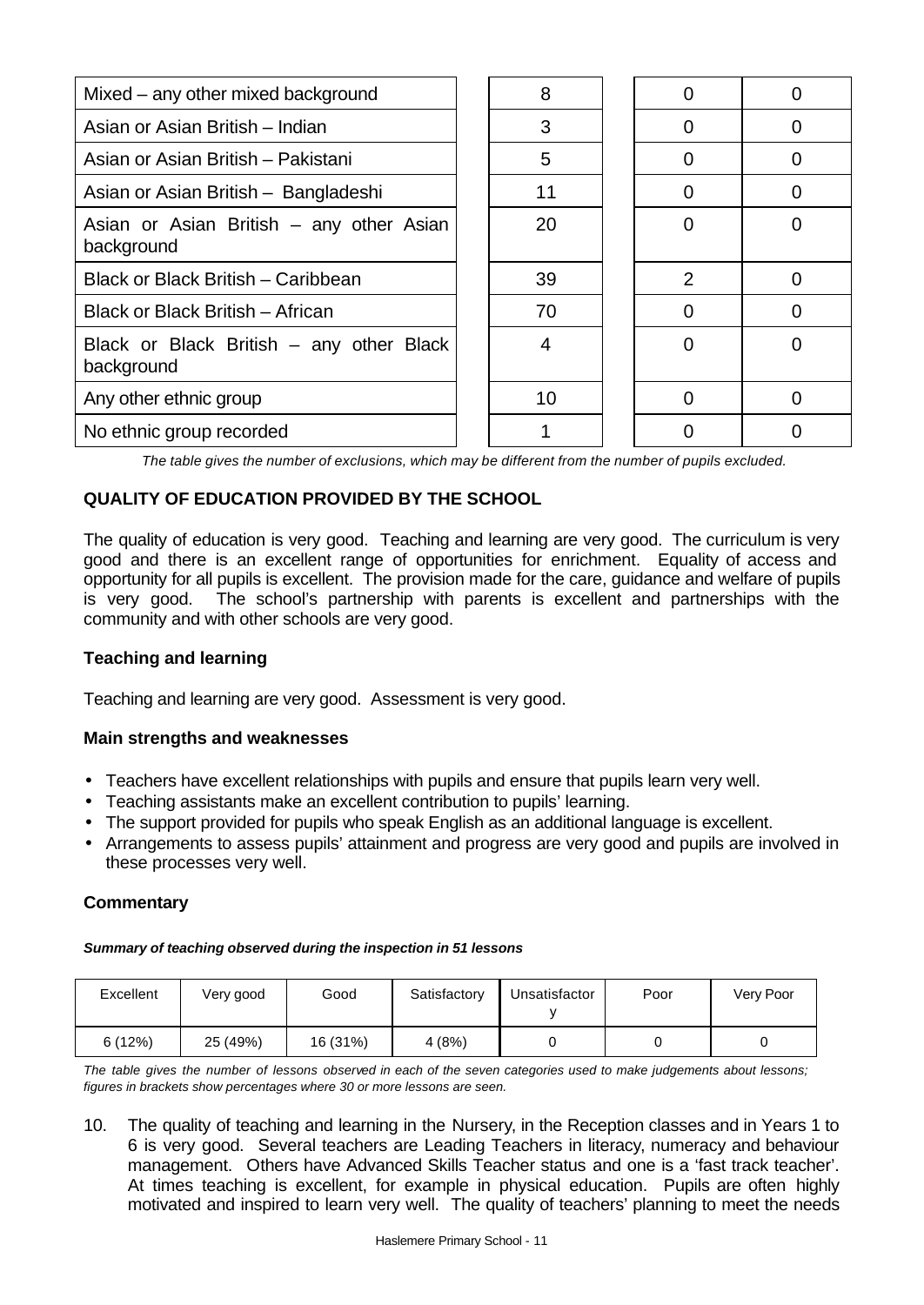of all their pupils is excellent. Teachers have excellent relationships with pupils and ensure that pupils learn very well. Pupils express great respect and appreciation for the work of their teachers and support staff. One teacher is an athlete of Olympic standard. Pupils are inspired by her and are very proud of her achievements. Teachers and support staff provide excellent role models for pupils. Pupils are very aware of the very high quality that is evident when teachers and support staff work together to promote pupils' learning. They respond by showing respect, working very well together and supporting each other very well.

11. Support staff make an excellent contribution to pupils' learning. Throughout the school, teaching assistants and other support staff forge very effective working relationships with teachers and with pupils. They are very well informed about the pupils they help. The support provided for pupils who speak English as an additional language is excellent.

## **Example of outstanding practice**

## **The support provided for pupils who speak English as an additional language**

Pupils who speak English as an additional language are sometimes taught as part of full classes. At other times they are taught in groups drawn out of their usual classes. The withdrawal groups are usually led by support staff. The detailed planning and knowledge of pupils' needs that supports their learning is exemplary. Excellent relationships are evident between pupils and support staff and amongst pupils in the groups. This gives the pupils the confidence to learn very well. Pupils also support and help each other very well. The excellent range of activities provided for their learning also means pupils enjoy their work and participate with great enthusiasm. Support staff also assess the achievements and progress of these pupils very thoroughly and use the information they gain from the assessments very carefully to plan the next stages of pupils' learning. Consequently, pupils make rapid progress and soon speak English fluently and confidently. The support provided for pupils when they are part of full classes is also excellent.

12. Arrangements to assess pupils' attainment and progress are very good and pupils are involved in these processes very well. The assessments that teachers undertake of pupils' attainment and progress are thorough and very detailed. The information they gain from the assessments is used very effectively to inform the next stages of their teaching. Teachers are very good at keeping pupils informed about how well they are progressing and about what they need to do to improve further. Teachers also use questions very effectively to make pupils think about how well they doing and to make sure that pupils are fully aware of what they need to do to continue making progress. Homework is used very well to support and enhance pupils' learning.

### **The curriculum**

The curriculum provided in the Foundation Stage and in Years 1 to 6 is very good. Opportunities for enrichment, through extra-curricular provision, are excellent. Accommodation and resources are good overall.

#### **Main strengths and weaknesses**

- The school places a strong emphasis on pupils' acquiring the skills of literacy, numeracy and ICT and applying them successfully across the curriculum.
- Very effective links between subjects make the curriculum relevant and stimulating.
- The curriculum provided for pupils from ethnic minority groups and for those who speak English as an additional language is excellent.
- The provision for pupils with special educational needs is very good.
- Equality and access for all pupils to the curriculum is excellent.
- The school's Study Centre provides an excellent research and resources area.

### **Commentary**

13. The school fully meets the statutory requirements for the curriculum and for religious education. The provision for personal, social and health education (PSHE) is very good and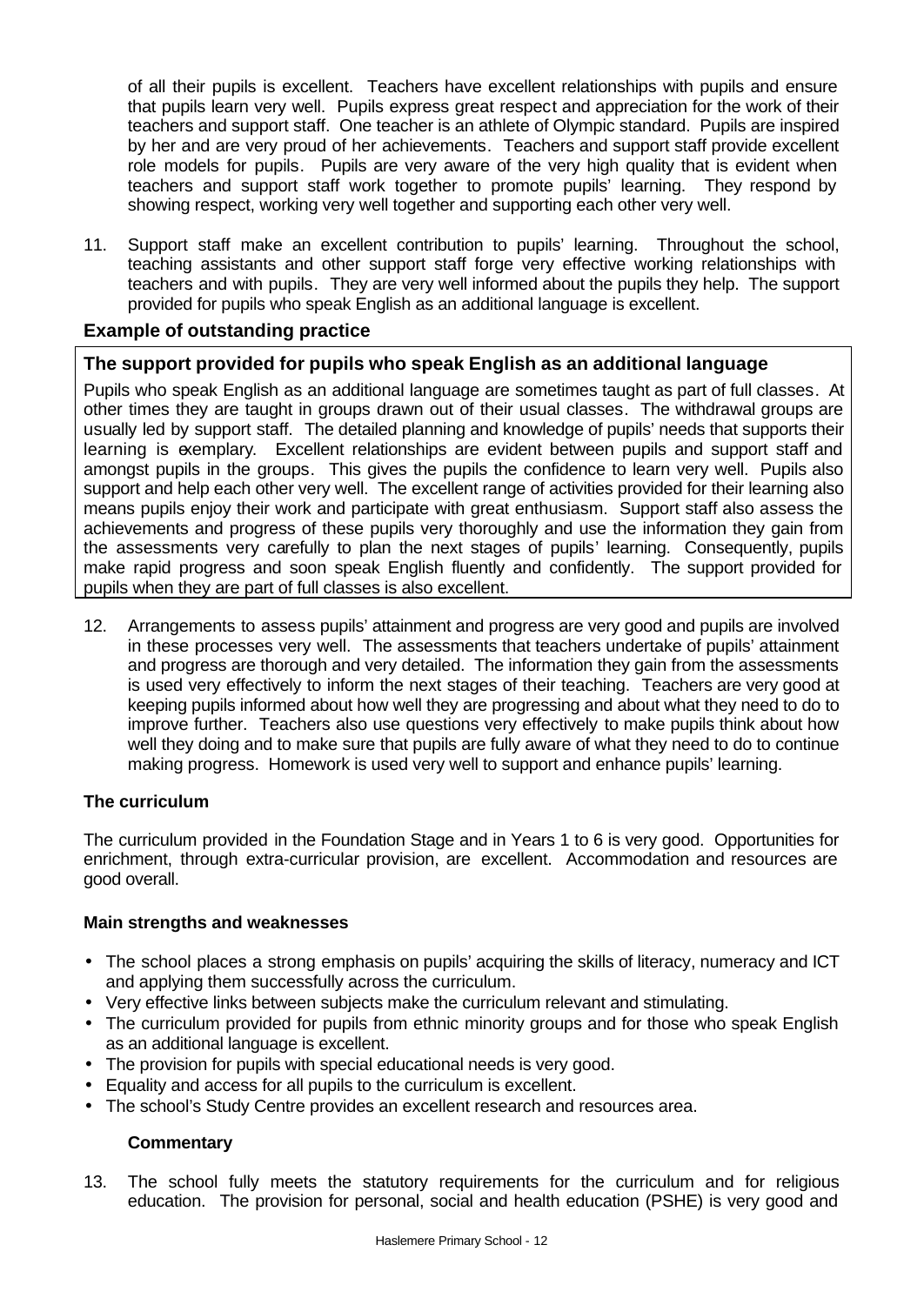includes very good coverage of health and sex education as well as the misuse of drugs. All subjects have up-to-date schemes of work which all teachers are following very well. The Foundation Stage curriculum is very good and provides a very good balance between activities led by teachers and support staff and opportunities for children to learn independently through exploration and play.

- 14. There is a well-balanced long-term curriculum map identifying areas of learning for Years 1 to 6. The map links subjects under topic headings. This very good cross-curricular approach is exemplified in the school's schemes of work, in which links are made across a number of subject areas, making the curriculum relevant and interesting for the pupils. The teaching of French in Years 4, 5 and 6 enhances pupils' understanding of languages very well. In many subjects there are very good opportunities for pupils to apply their skills of literacy, numeracy and ICT.
- 15. Teachers' curricular planning ensures pupils with special educational needs and those speaking English as and additional language benefit from excellent levels of support. This provision helps these pupils to achieve very well. Withdrawal sessions cover the same work as in lessons so that pupils do not miss out on any aspect of the curriculum. Able, gifted and talented pupils are challenged very well within lessons and when carrying out specific projects during lesson time.
- 16. There is an excellent range of extra-curricular activities that are well attended by pupils of all ages, backgrounds and abilities. The range covers sporting, artistic, musical and cultural activities. A series of events with a specific focus, such as 'Black History Week', provides a common theme for valuable extension and enrichment for pupils throughout the school. Educational visits and visitors to school support pupils' learning very well.
- 17. The number of teachers and support staff provided by the school meets the demands of the curriculum very well. Accommodation for pupils in Years 1 to 6 is good. The accommodation provided for children in the Foundation Stage is very good. The school makes very effective use of all its facilities, which are very well maintained. Internal accommodation is spacious and classrooms provide interesting, stimulating environments in which displays and other materials to support learning are presented to good effect. Resources to support learning are good. Extensive use of is made of ICT. Resources are very well organised and well presented in the excellent Study Centre and the school's ICT suite. The very wide range of resources includes multilingual material. This provision has a very positive impact on learning and raising standards.

### **Care, guidance and support**

Arrangements to ensure pupils' care, welfare, health and safety are very good. The provision for support and guidance is very good. The school seeks and acts on pupils' views excellently.

### **Main strengths and weaknesses**

- The school takes very good care of pupils and takes excellent account of their views.
- There are very good arrangements for monitoring pupils' achievements and supporting their development.

### **Commentary**

18. The school takes very good care of pupils' medical, social and emotional needs. The teachers make sure that all pupils are secure and confident to get on with their learning. There is very good provision for childcare through the breakfast and other 'out–of-hours' clubs and the school's 'wrap around' care provision. There is good support from outside agencies. There are effective procedures for child protection and very good arrangements to ensure pupils' health and safety. There is good first aid coverage and staff make sure that pupils learn and play safely. The school regularly checks the premises for hazards, and improvements are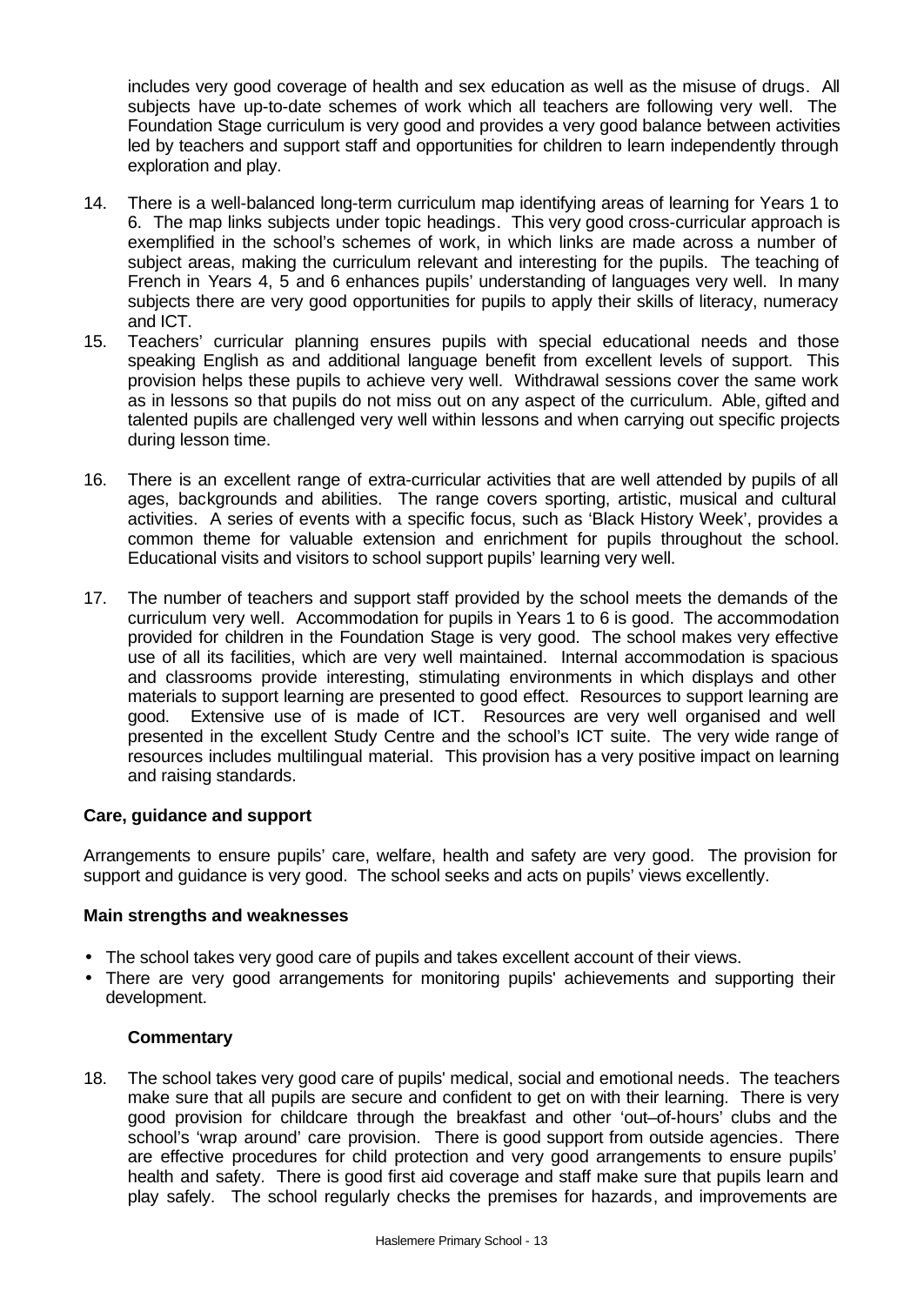made where necessary. There are very good arrangements to help new pupils settle into school, including home visits.

19. There are very good systems for tracking pupils' progress and pupils regularly evaluate their own learning. Pupils are given very good guidance on how they can improve including targets for their learning, which are discussed with parents. Pupils who need extra help are given very good support. Teaching assistants are very well trained and provide excellent additional support for pupils' learning. Pupils get extra help with a wide range of additional programmes including booster classes, the ABC club and extra support with reading. There are very effective procedures for monitoring and supporting the progress of different groups of pupils, such as those with special educational needs. The support for pupils who speak English as an additional language is excellent. Pupils' personal development is monitored very effectively. The teachers and staff know the pupils very well. They are quick to note where pupils need extra help and they provide many opportunities for pupils to build confidence and practise their social skills. There is a wealth of expertise to support pupils with emotional and behavioural problems. Pupils are confident there is someone to turn to if they have problems, and the school takes excellent account of their views and concerns both formally and informally. An excellent feature of this provision is the contribution made by mid-day supervisors. The supervisors know the needs of the pupils very well. The attachment of supervisors to classes that they stay with year-on-year works very effectively.

#### **Partnership with parents, other schools and the community**

The school has an excellent partnership with parents. There are very good links with the community and other schools.

#### **Main strengths and weaknesses**

- The information provided for parents about the school and their children's progress is excellent.
- The school works closely with parents who support their children's education very well.
- Parents are involved very well and give good support to the school's work.
- Links with the community and other schools provide a very good range of opportunities to enrich the pupils' education and support their personal development.

- 20. The school keeps parents very well informed about what is going on through weekly newsletters, notices and meetings. The prospectus and governors' annual report provide an excellent summary of the school's aims, provision and achievements. Parents are kept very well informed about what is taught and how they can help. Parents are very satisfied with the arrangements for keeping them informed about their children's progress. In particular, the teachers are readily accessible and parents feel welcome in school. This gives parents the confidence to ask questions and get involved. The reports, sent out at the end of each year, are very good and are very informative about pupils' attainment and the effort they have made.
- 21. The school encourages parents to raise concerns and is quick to involve them when there are problems. Parents are confident that the school takes very good account of their suggestions. There are very good procedures for introducing parents and their children to the school. Parents' evenings and the meeting for the governors' annual report are very well attended and many parents support their children at assemblies and concerts. Parents help by listening to pupils reading and by accompanying them on educational visits. The Friends of Haslemere organise social events and raise funds. The school continually looks for ways to help parents get involved, such as through workshops and the Tuesday coffee mornings. The home-school liaison parent offers extra help and advice for parents. Parents are very appreciative of this very good support.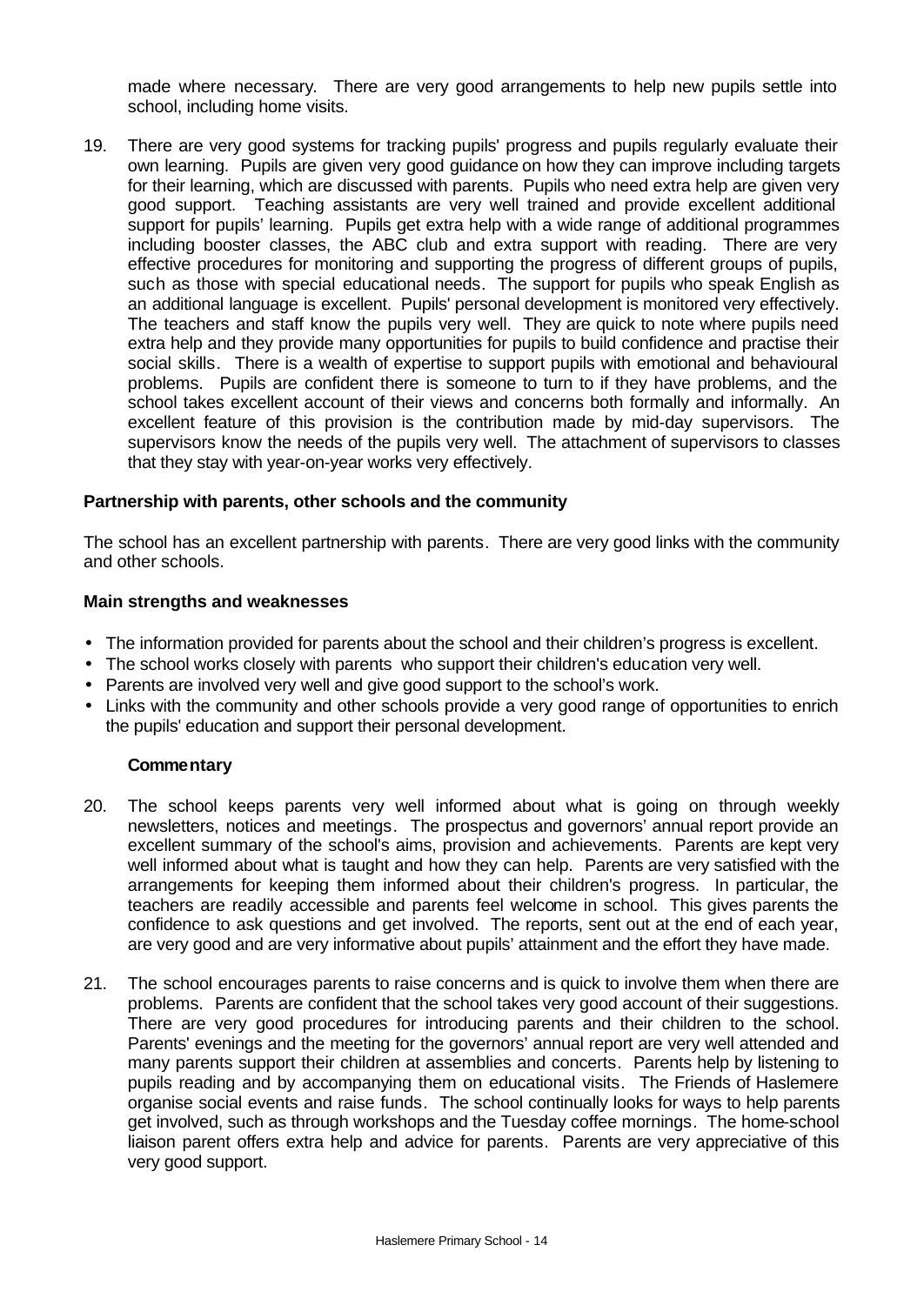22. There are very good links with the community. Surrey County Cricket Club, AFC Wimbledon football club, Mitcham Bulls rugby union club, Wimbledon tennis club and Le Club Francais support after-school activities very well. Pupils sing carols at the local community centre and the school works closely with Deen City Farm. The pupils visit museums, galleries and other places of historical interest. Many visitors to the school, including a poet in residence, authors, artists and historians, broaden pupils' first-hand experience and significantly raise their interest in learning. Church leaders take assemblies and pupils visit the local church and Buddhist temple. Year 3 pupils go swimming at Canons swimming pool and the 'Stagecoach' drama group uses the school on a Saturday. National Lottery and New Opportunities funding are used very well to support out-of-school care provision and activities.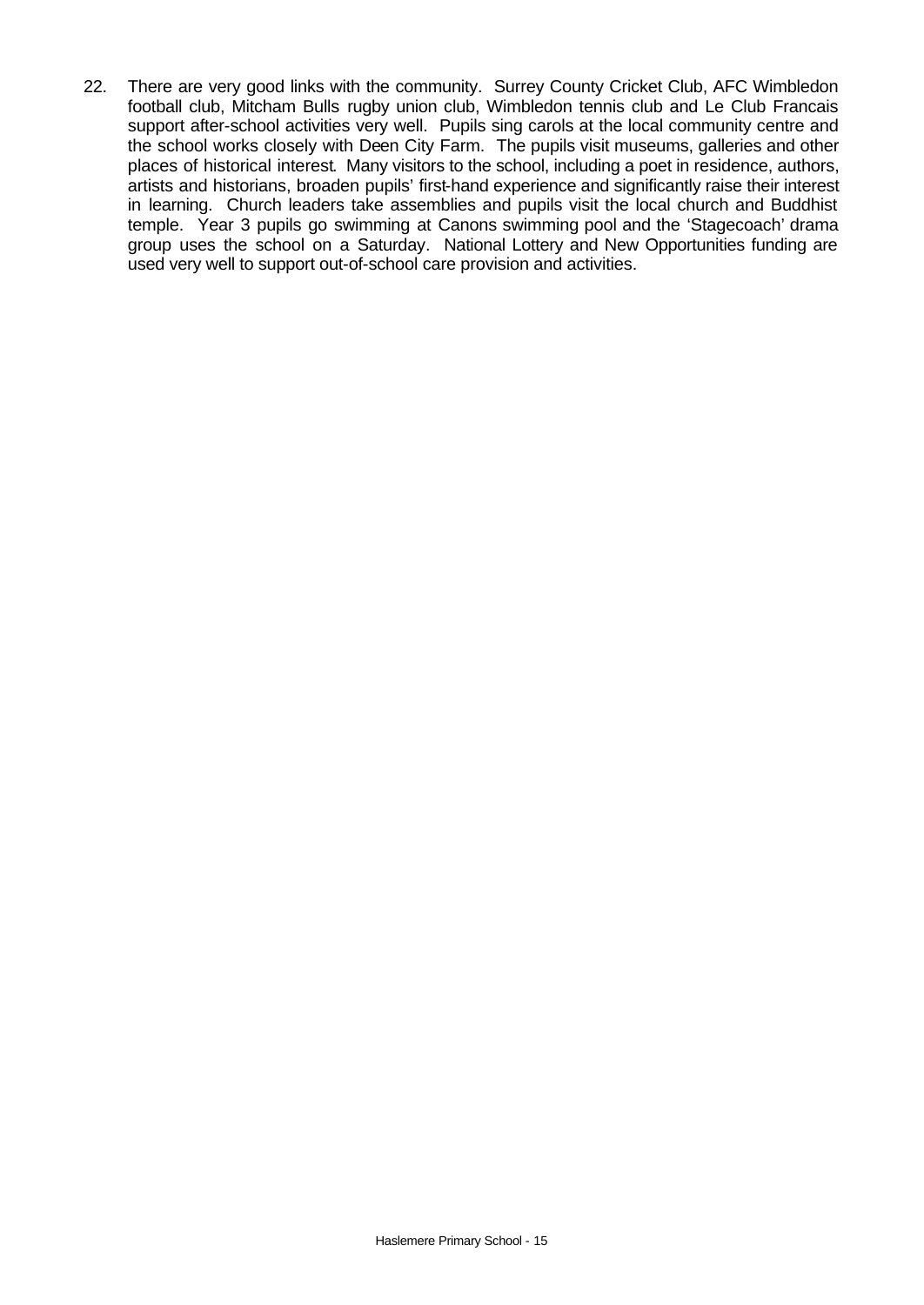23. There is a very effective partnership with other schools and good transfer arrangements to secondary schools. Pupils participate in music festivals at several venues, such as the Fairfield Halls. Many pupils take part in inter-school sports. There are particularly good links with Bishopsford secondary school for dance and physical education. Pupils represent Haslemere on the Merton Schools' Council. They take part in activities such as the Year 6 citizenship conference and the healthy schools competition. Teachers from the school share their expertise and training with other local schools very effectively as part of the school's designated Beacon status.

## **LEADERSHIP AND MANAGEMENT**

Leadership and management of the school are very good. The governance of the school is very good. The leadership of the headteacher is excellent. The leadership and management provided by other key staff are very good.

### **Main strengths and weaknesses**

- The headteacher, senior managers and subject leaders promote an excellent atmosphere in which everyone is valued and made to feel very special.
- Subject co-ordinators undertake their responsibilities very well.
- The management and leadership of the provision for pupils who speak English as an additional language are excellent.
- The financial management of the school is very good.

- 24. The leadership and management of the school are very good and provide the basis for the school's excellent ethos and pupils' very good achievement. The commitment of the governing body and all staff to the full inclusion of all pupils, to the principles of equality of opportunity and concern for the needs of individuals is excellent.
- 25. Governors are very knowledgeable about the school's strengths and weaknesses and provide the headteacher and senior managers with excellent support. Governors are frequent visitors to the school and are involved fully in all aspects of the school's development planning processes and procedures to evaluate the quality of provision. The working partnerships that governors have created with subject leaders are very effective in moving the school forward, based on the philosophy that 'only the best is good enough' for the pupils of Haslemere Primary School.
- 26. Under the leadership of the previous headteacher, the school was awarded Beacon status. The leadership of the headteacher during this period was excellent. Many of the high quality features of the school's work evident during this period have been maintained. The leadership provided by the deputy headteacher, who is currently leading the school, is also excellent. The deputy headteacher and other senior managers inspire, motivate and influence the work of staff and pupils very effectively.
- 27. The leadership and management of staff with additional responsibilities, such as subject coordinators, are very good. Subject co-ordinators are very well informed about their subjects, provide very good support for other teachers, manage resources very well and plan very effectively for future developments and improvements. The leadership and management provided by the special educational needs co-ordination (SENCO) and the leader of the Foundation Stage are very good. The leadership and management of the provision made for pupils who speak English as an additional language are excellent.
- 28. The financial management of the school, provided by a very effective partnership of governors and senior managers, is very good. The day-to-day management of the school budget is very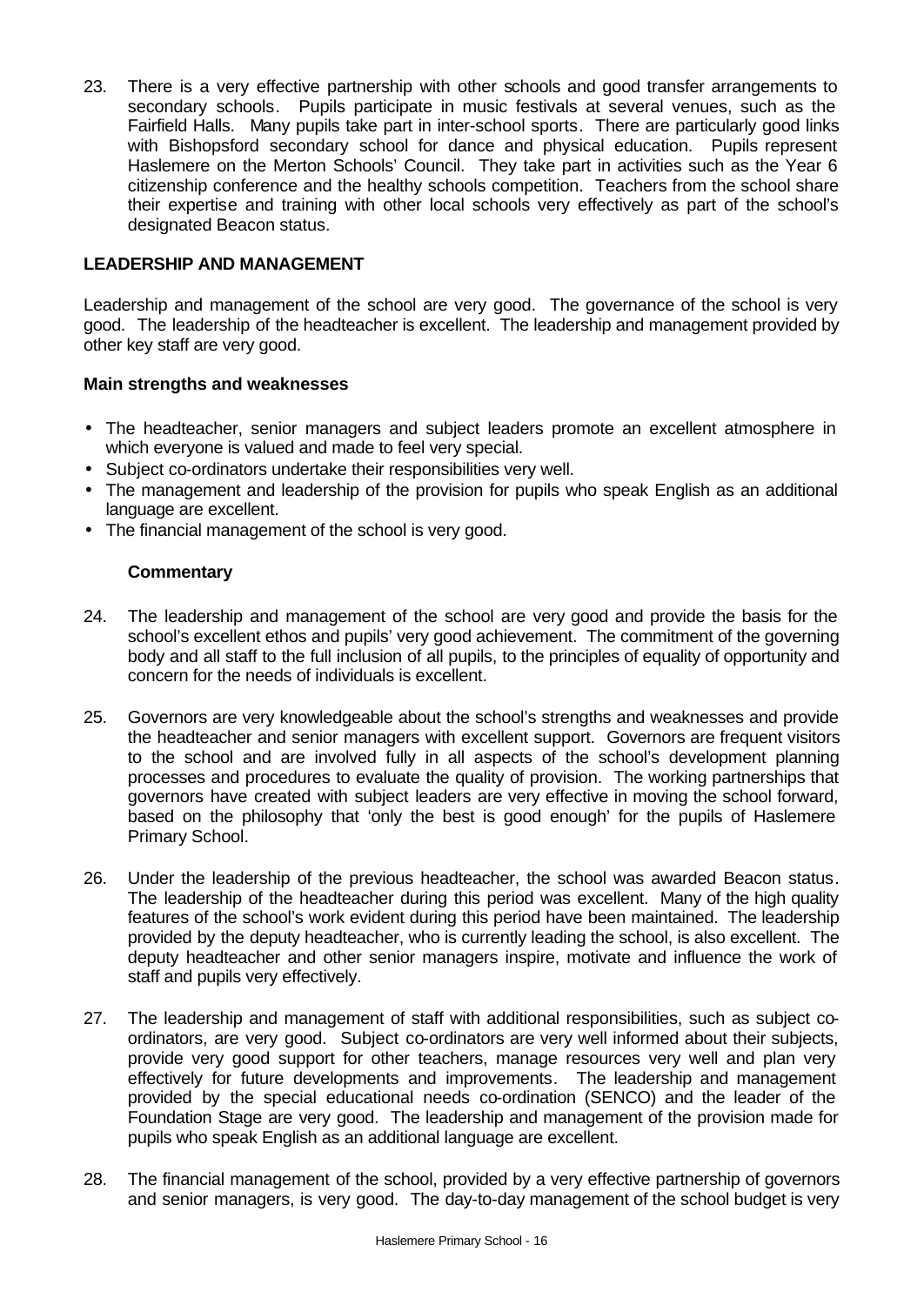good and the allocation of resources to supporting the school's priorities for development is shown clearly in the very good school improvement plan. Governors apply the principles of best value very well to the purchase of services and resources. The higher than usual planned carry forward shown in the school's budget is deliberate and is earmarked for further improvements to the school buildings and the continued improvement of provision for ICT. The school gives very good value for money.

### **Financial information**

## *Financial information for the year April 2003 to March 2004*

| Income and expenditure $(E)$ |           |  | Balances (£)                           |
|------------------------------|-----------|--|----------------------------------------|
| Total income                 | 1 244 938 |  | Balance from previous year             |
| Total expenditure            | 1 119 894 |  | Balance carried forward to the<br>next |
| Expenditure per pupil        | 2 1 3 7   |  |                                        |

| Income and expenditure $(E)$ |           | Balances (£)                           |         |  |  |
|------------------------------|-----------|----------------------------------------|---------|--|--|
| Total income                 | 1 244 938 | Balance from previous year             | 105 728 |  |  |
| tal expenditure              | 1 119 894 | Balance carried forward to the<br>next | 125 044 |  |  |
| enditure per pupil           | 2 1 3 7   |                                        |         |  |  |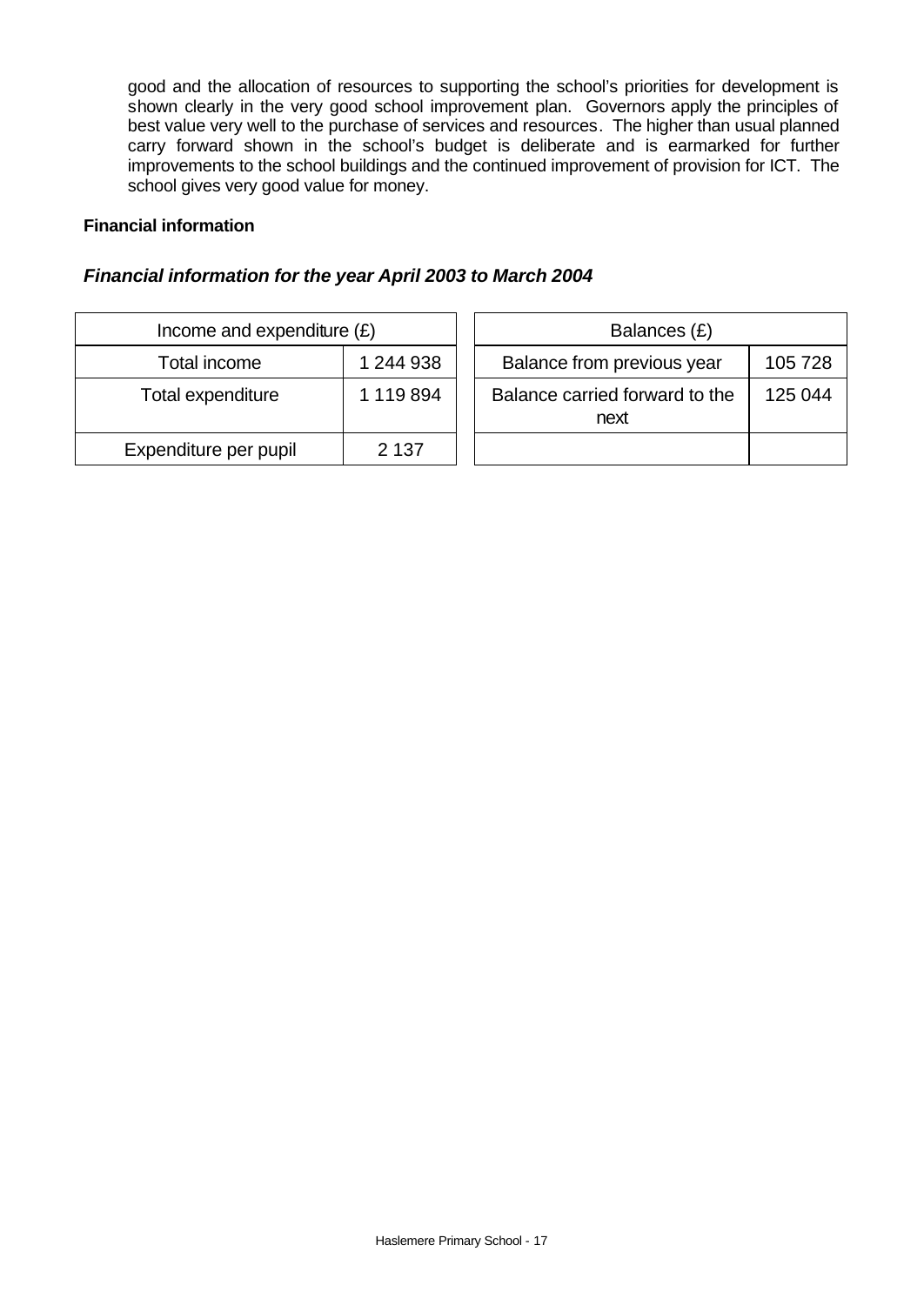# **PART C: THE QUALITY OF EDUCATION IN AREAS OF LEARNING AND SUBJECTS**

## **AREAS OF LEARNING IN THE FOUNDATION STAGE**

- 29. Children enter the Nursery with attainment that is below that expected for their age in most areas of their learning. Children's attainment on entry, in their personal, social and emotional development and in their communication, language and literacy is well below average. The percentage of children who enter the Nursery from homes where English is not the main language spoken is well above average. Many of these children do not speak any English and others are at the very early stages of speaking English.
- 30. The quality of teaching in the Nursery and in the Reception classes is very good. The support provided for teachers and children by nursery nurses, teaching assistants and by other support staff is excellent. Teachers' knowledge and understanding of the Foundation Stage curriculum are excellent and the activities they provide to promote children's learning in each of the six areas of learning are very effective. There is a very good, secure area for children to learn outof-doors and this is used very effectively by teachers and by children. This is evident in the excellent quality of teachers' planning and the way in which planning is linked to the excellent procedures to assess children's attainment and progress. Teachers and support staff undertake detailed and thorough assessments of children's attainment and progress. They use the information they gain from these assessments very effectively to plan the next stages of children's learning.
- 31. The management and leadership of the Foundation Stage are very good and teachers, teaching assistants and other support staff work very effectively in their teams. Arrangements for the induction of children when they begin in the Nursery and to introduce any children who start in the Nursery or the Reception classes midway through the year are very good and help children to settle in quickly. Liaison with parents is very good and parents are kept very well informed about the progress their children are making and about how they can help with any problems their children encounter in their learning. The school provides the parents of children in the Nursery and Reception classes with excellent information about how they can support their children's learning. The school has allocated a 'key worker' to each group of children in the Nursery and Reception classes and parents express great confidence about the quality of liaison with these members of staff.

### **PERSONAL, SOCIAL AND EMOTIONAL DEVELOPMENT**

Provision in personal, social and emotional development is **very good.**

### **Main strengths and weaknesses**

- Teachers and support staff are very successful at helping children to become increasingly independent and mature.
- Teachers and support staff provide activities that help children to make decisions about their learning and to understand how well they are getting on.
- Children make rapid progress in their social and emotional development.

### **Commentary**

32. Children achieve very well and are on course to attain the early goals in this area of their learning. The quality of teaching and learning is very good. In the Nursery, children settle down quickly and begin work at the start of the day, often accompanied by their parents or carers. Children in the Nursery also become increasingly good at getting dressed and undressed and at taking care of their belongings and keeping learning and play resources tidy. The organisation of the rooms in Nursery and Reception classes gives children very good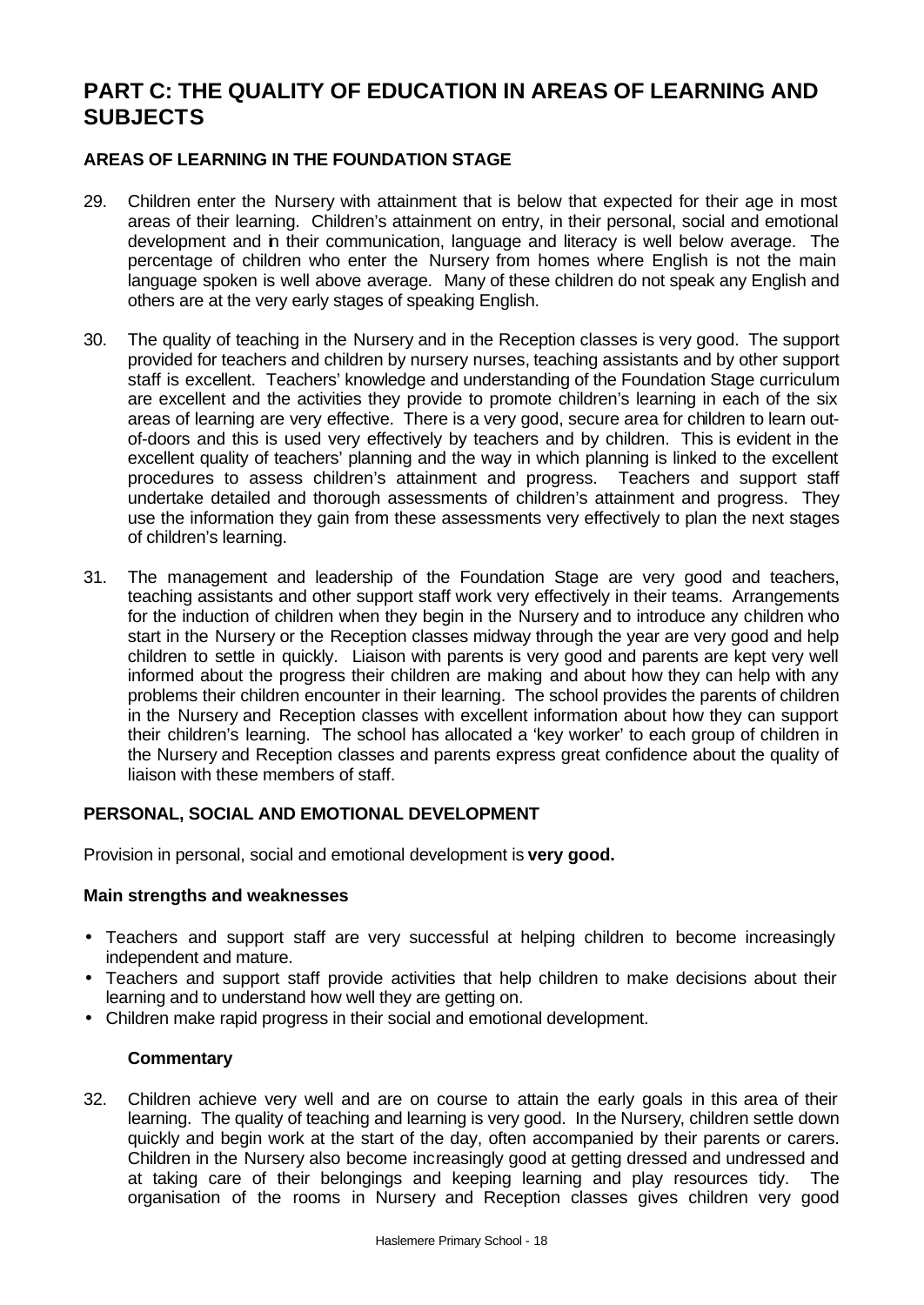opportunities to become increasingly independent and to make decisions in each area of their learning. Children keep their own check and record the activities they have done. For children in the Reception classes this provision includes a 'must do' task to be completed each day. In Reception classes, at the end of each day, teachers build on this experience by enabling children to respond to questions about what they have learned.

33. Children are very well behaved and quickly develop the social and emotional qualities they need to cope very well with school. In the Reception classes they explore emotions and feelings, for example, 'How do you think the ugly duckling felt when he did not have any friends?' Children's learning benefits greatly from the consistent and supportive approaches used by teachers, nursery nurses and by support staff and from the very good examples they provide. Teachers are very supportive and celebrate children's successes as learners. This helps children to become increasingly confident learners.

### **COMMUNICATION, LANGUAGE AND LITERACY**

Provision in communication, language and literacy is **very good.**

#### **Main strengths and weaknesses**

- Every opportunity is used very effectively to development children's speaking and listening.
- Children are enthusiastic readers and respond very well to opportunities to listen to and talk about stories.

### **Commentary**

- 34. Children achieve very well. However, at the end of their Reception year, standards are still below those expected for their age. The quality of teaching and learning is very good. Children who speak English as an additional language are supported very well and achieve very well. Many children are not confident speakers, but they make very good progress as they are immersed in language activities as teachers and teaching assistants constantly reinforce the correct pronunciation and meanings of words. This aspect of provision rapidly extends children's vocabularies and enables them to gain confidence in speaking. The effective modelling of language by staff when they speak is also helping children to improve the quality of their own speaking.
- 35. The development of conversation and opportunities to speak are a feature of all learning activities. To this end, in one of the Reception classes, a pilot project teaching 'Sign Along', even though there are no hearing-impaired people in the class is working well as it provides children with the means to associate a physical action with a word. Children's early writing skills are promoted effectively through such activities as sequencing events through the use of pictures and adding captions to pictures. Some, higher attaining, children can recognise their own name and write it legibly. Teachers and support staff are very good at helping children to form letters and short words correctly. Children in the Reception classes enjoy the development of early reading skills. They particularly like the topic of 'Traditional Tales' and enjoy talking about the stories they know well. Reading activities are also used very effectively by staff to extend children's speaking and listening skills. Children have frequent access to a good range of books and many are well versed in finding out about topics that interest them.

### **MATHEMATICAL DEVELOPMENT**

Provision in mathematical development is **very good.**

### **Main strengths and weaknesses**

- Opportunities to promote children's mathematics development are used very well.
- Children's understanding and use of numbers is developing very well.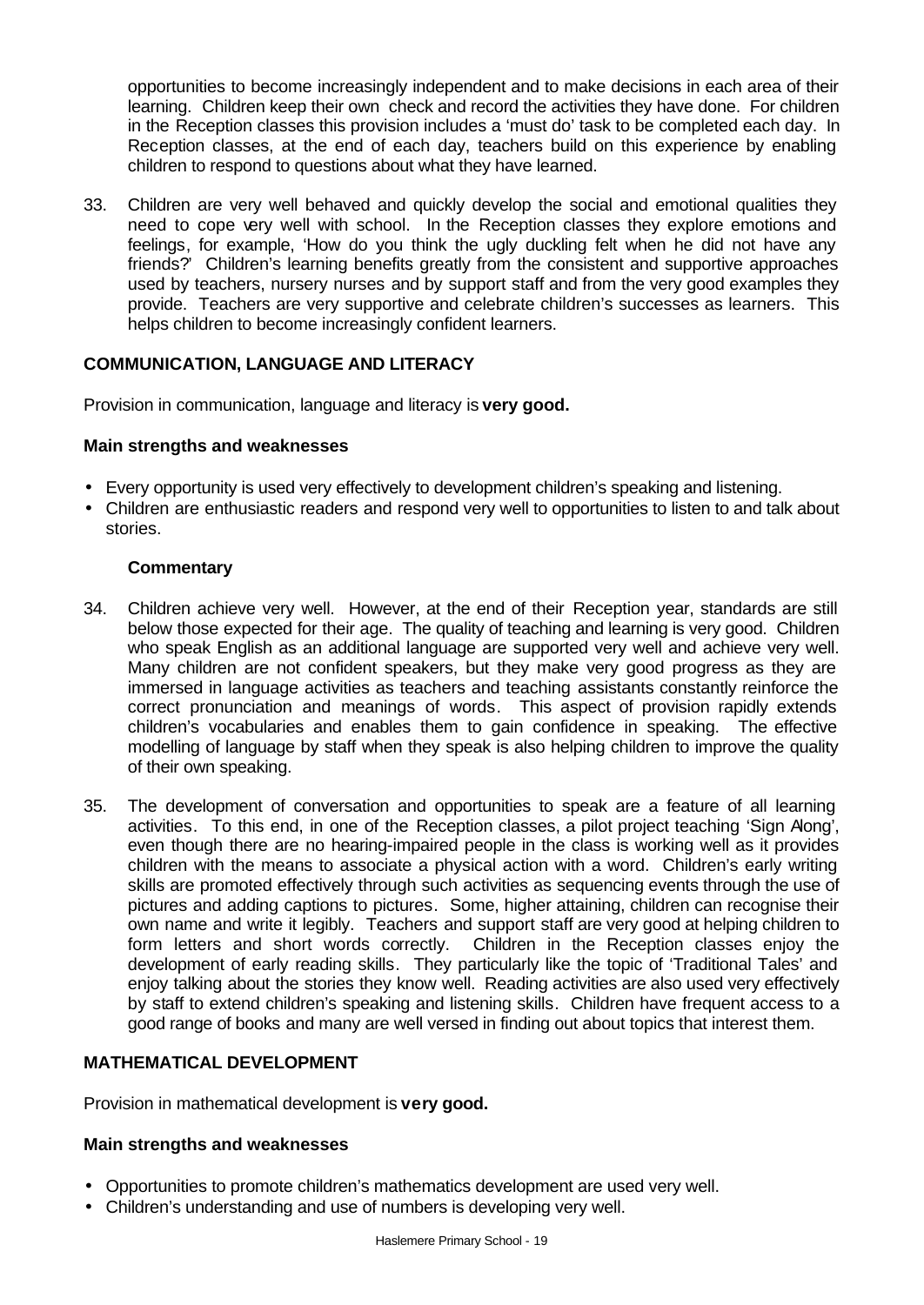## **Commentary**

36. Children achieve very well and are on course to attain the early goals in this area of their learning. The quality of teaching and learning is very good. Children's knowledge of number is developing well through methods such as focusing on a number for the day. The ability of higher attaining children to work with numbers up to ten is developing well and opportunities for children to improve their counting skills are very good. As soon as children enter the Nursery every opportunity for them to count is used effectively, leading to rapid progress. This practice is extended very well by staff in the Reception classes. Counting and the correct use of early mathematical language are made enjoyable by teachers and teaching assistants. This ensures that children are well motivated and become increasingly confident learners. In the Reception classes children make rapid progress when they help 'Mister Wizard', the puppet, to count the eggs in an egg box. Many higher attaining children in the Reception classes recognise and name correctly simple two-dimensional shapes. Their knowledge of shape and space is developing, as is their ability to measure using non-standard units, such as toy building bricks.

## **KNOWLEDGE AND UNDERSTANDING OF THE WORLD**

Provision in knowledge and understanding of the world is **very good.**

### **Main strengths and weaknesses**

- There are very good opportunities for children to talk about the properties of different materials and to undertake scientific investigations.
- Children's knowledge and understanding of a wide range of cultures is developing very well.
- Very good use is made of the locality to help children understand features of the world around them.

### **Commentary**

37. Children achieve very well and are on course to attain the early learning goals in this area of their learning. The quality of teaching and learning is very good. There are very good opportunities for children to use computers and other forms of ICT to support their learning. Often children in the Nursery and in the Reception classes use computers independently and confidently. Children are involved well in scientific investigations, such as comparing the tastes of different types of porridge. Children's knowledge of what constitutes a healthy diet and the features of a healthy life style are very good. Nursery and Reception staff provide children with very good opportunities to observe and understand the celebrations, traditions and beliefs of children from different ethnic and cultural backgrounds. The travels of 'Barnaby Bear' also enable children in the Reception classes to gain insights into what life is like in other parts of the world. Staff in the Nursery and in the Reception classes use the outdoor environment and the school grounds very well to help children to understand features of the world in their locality.

### **PHYSICAL DEVELOPMENT**

Provision in physical development is **very good.**

### **Main strengths and weaknesses**

- The very good range of activities that staff provide enable children to develop their co-ordination and movement skills safely and very well.
- Very good use is made of the outdoor play area to support children's learning.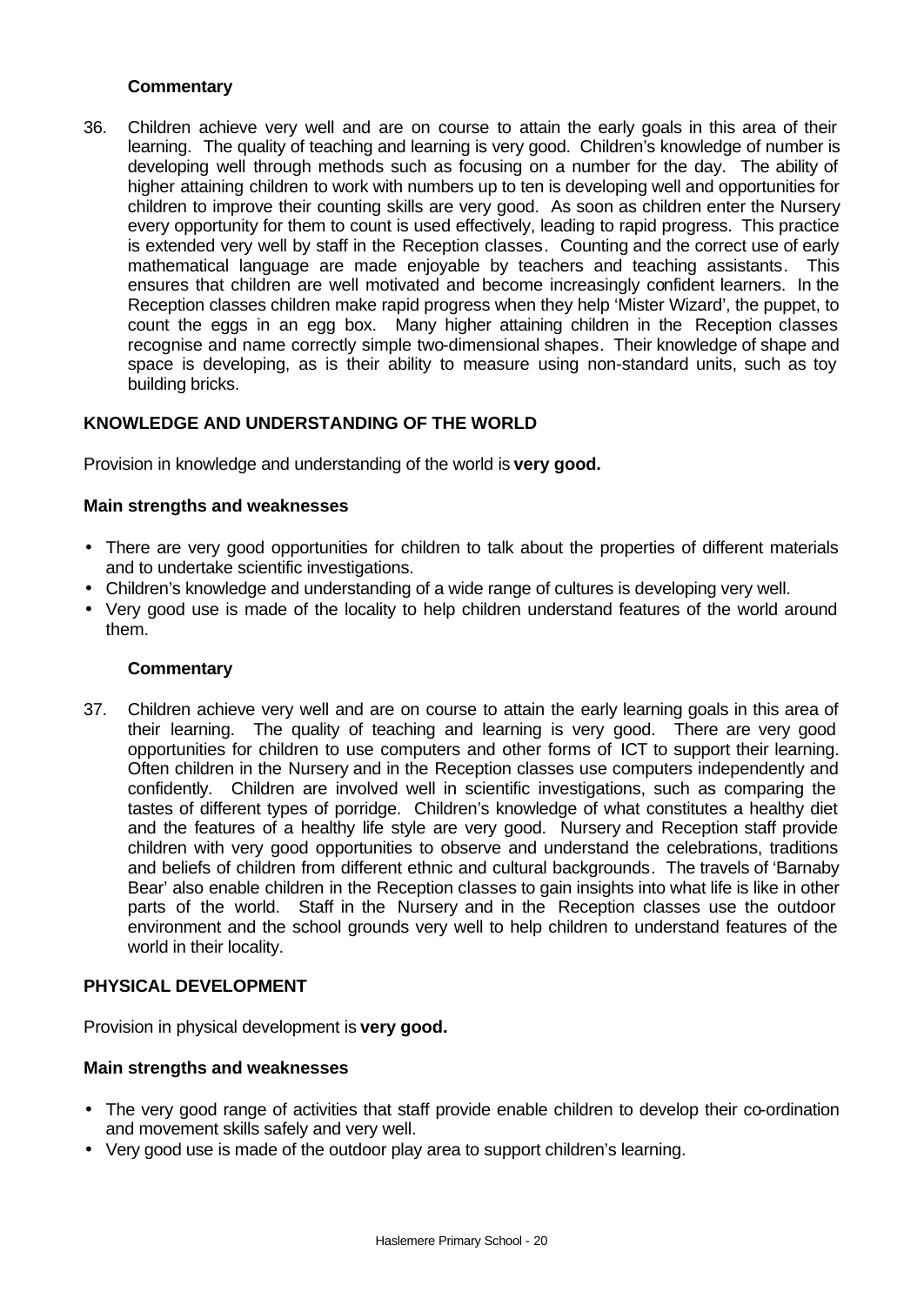## **Commentary**

38. Children achieve very well and are on course to attain the early learning goals in this area of their development. The quality of teaching and learning is very good. Children in the Nursery learn quickly to handle tools and implements safely and with increasing control. The very good opportunities that bring this about are continued in the Reception classes. When children play outside, using wheeled toys and climbing apparatus, they show good awareness of safety requirements and good awareness of others moving around them. Children move confidently in large spaces, such as the school hall. Children in the Nursery are introduced to such activities very soon in their school life. This helps their co-ordination and movement skills to develop very well. Children in the Reception classes show good co-ordination when they move on climbing apparatus and when they respond to the stimulus provided by the music in dance lessons.

## **CREATIVE DEVELOPMENT**

Provision in creative development is **very good.**

#### **Main strengths and weaknesses**

- Children produce very good quality art work from a wide range of materials.
- Children respond very well to opportunities to sing and to make music.
- Children use their imaginations very well when they play.

- 39. Children achieve very well and are on course to attain the early goals in this area of their learning. The quality of teaching and learning is very good. Children in the Reception classes are given very good opportunities to use a wide range of materials. They are given time to complete and evaluate tasks to their satisfaction. Teachers also encourage children, successfully, to comment on the quality of the art work they produce and the quality of the things they make. Children are also taught to appreciate the work of others and they enjoy doing this. Staff enable children to experience the use of a wide range of art materials and children use these very well. The Nursery has a construction area, featuring large wooden blocks. Children use these well to build large structures. The skills that children acquire through these activities and similar activities are also developed very well in the Reception classes.
- 40. Music is often used to promote a relaxed and creative atmosphere in classrooms that helps children to learn very well. Children in the Nursery and Reception classes sing very well for their ages. Songs and rhymes are used very effectively to reinforce the correct pronunciation of letters and words. Children in the Reception classes enjoy making music. They use simple instruments very well. When using percussion instruments they can beat out accurately rhythms that are very complicated for their age.
- 41. Children in the Nursery and the Reception classes play very well together in the role play areas and when using toys. For instance, higher attaining children sustain lengthy and sensible conversation when they pretend to use mobile telephones.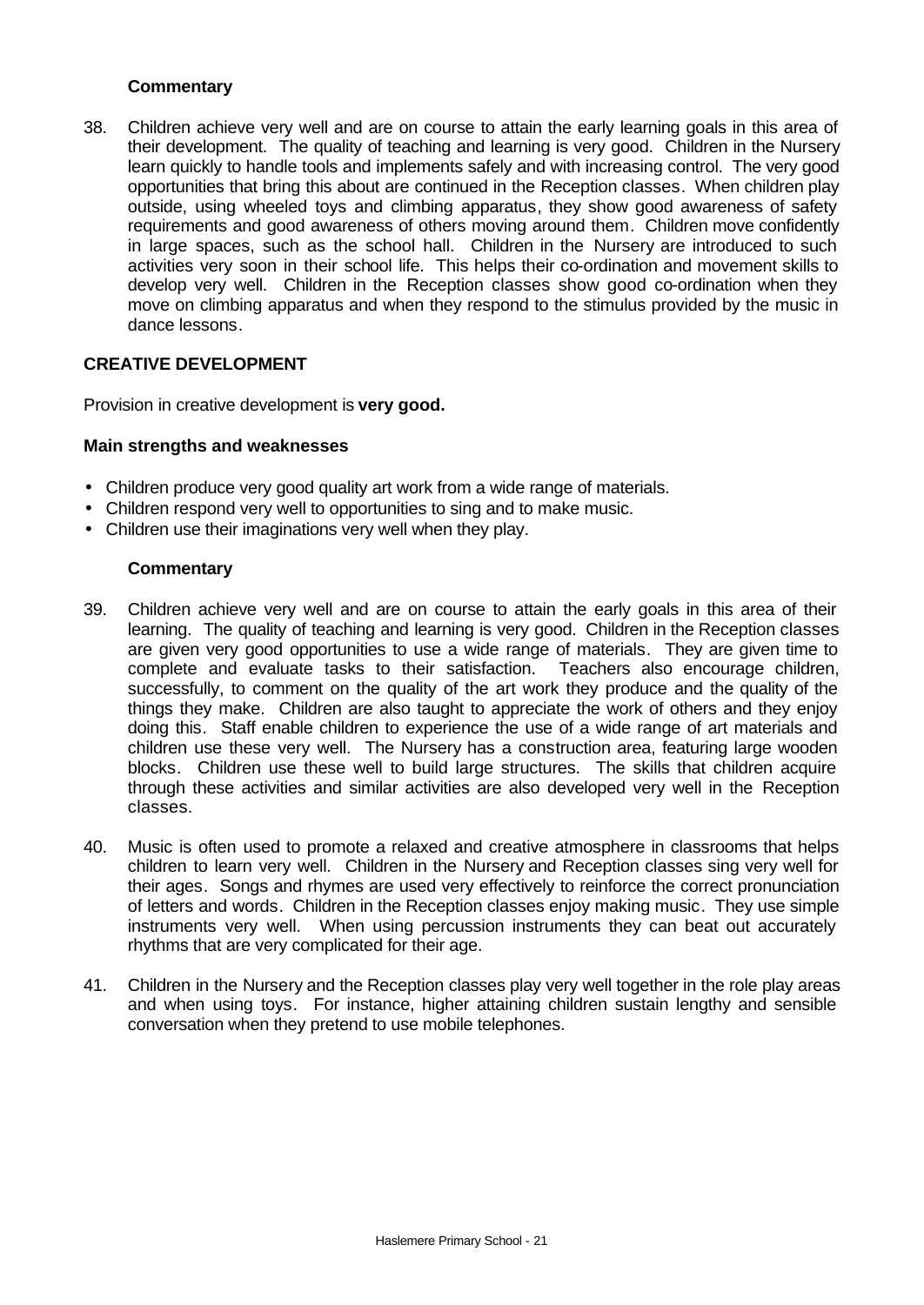## **SUBJECTS IN KEY STAGES 1 and 2**

#### **ENGLISH AND FRENCH**

### **English**

Provision in English is **very good**.

#### **Main strengths and weaknesses**

- Standards in speaking and listening, reading and writing are above average.
- The presentation of pupils' work and handwriting are good.
- Subject leadership is very effective and clearly focused on raising standards and improving quality.
- Teaching is very good
- Teachers give very helpful oral feedback to pupils to help them improve during lessons.
- The Study Centre is an excellent resource that is very well used to promote research skills and a love of literature.

- 42. The development of communication, language and literacy skills is a key focus of the school. As a consequence, standards in all aspects, at the end of Years 2 and 6, are above average. Pupils make very good progress from Foundation Stage onwards. Inspection evidence shows that all pupils, including those from minority ethnic groups and those speaking English as an additional language, achieve very well. Pupils with special educational needs and higher attaining pupils also achieve very well. In all classes, work is carefully planned to ensure that pupils are very well supported. Teachers and teaching assistants provide challenge and excellent support for pupils across a wide range of abilities.
- 43. Pupils express themselves well and speak confidently to one another and to adults. Younger pupils often talk to each other using their home language as part of the overall development of communication skills. Many of the pupils enter school lacking linguistic skills and many have a limited English vocabulary. The language rich school environment enables them to progress well and many learn quickly how to communicate and make themselves understood. Throughout the school, teachers and learning support staff take care and time to explain unfamiliar words; this is backed up with impromptu action songs, rhymes and role play as a natural feature of lessons to reinforce understanding and to assist with self-expression and confidence.
- 44. Pupils show a great interest in and love of reading. From an early age they talk about favourite stories and the characters in them. Pupils are very clear about how they find information from books and other texts. Pupils use a good range of approaches to working out unfamiliar words and make good attempts when tackling spellings, drawing upon their knowledge of letter sounds and the sounds made by combinations of letters. Teachers are particularly imaginative in creating resources that link words and images in shared texts with ongoing work on extending pupils' vocabulary and writing skills. Throughout the school, reading material is very well chosen to match the interests of all pupils. Fiction and non-fiction texts are used very effectively to develop different styles of writing. A visiting poet provided a very effective workshop for pupils in Years 5 and 6 and teachers worked very well with him in follow up lessons. Pupils produced excellent poems showing sensitivity and sophistication in their use of imagery, vocabulary and rhythm in ascribing the characteristics of a threatening storm to a bird of prey. The stimulus appealed to boys and girls; pupils of all abilities and backgrounds related well to it, resulting in high quality work.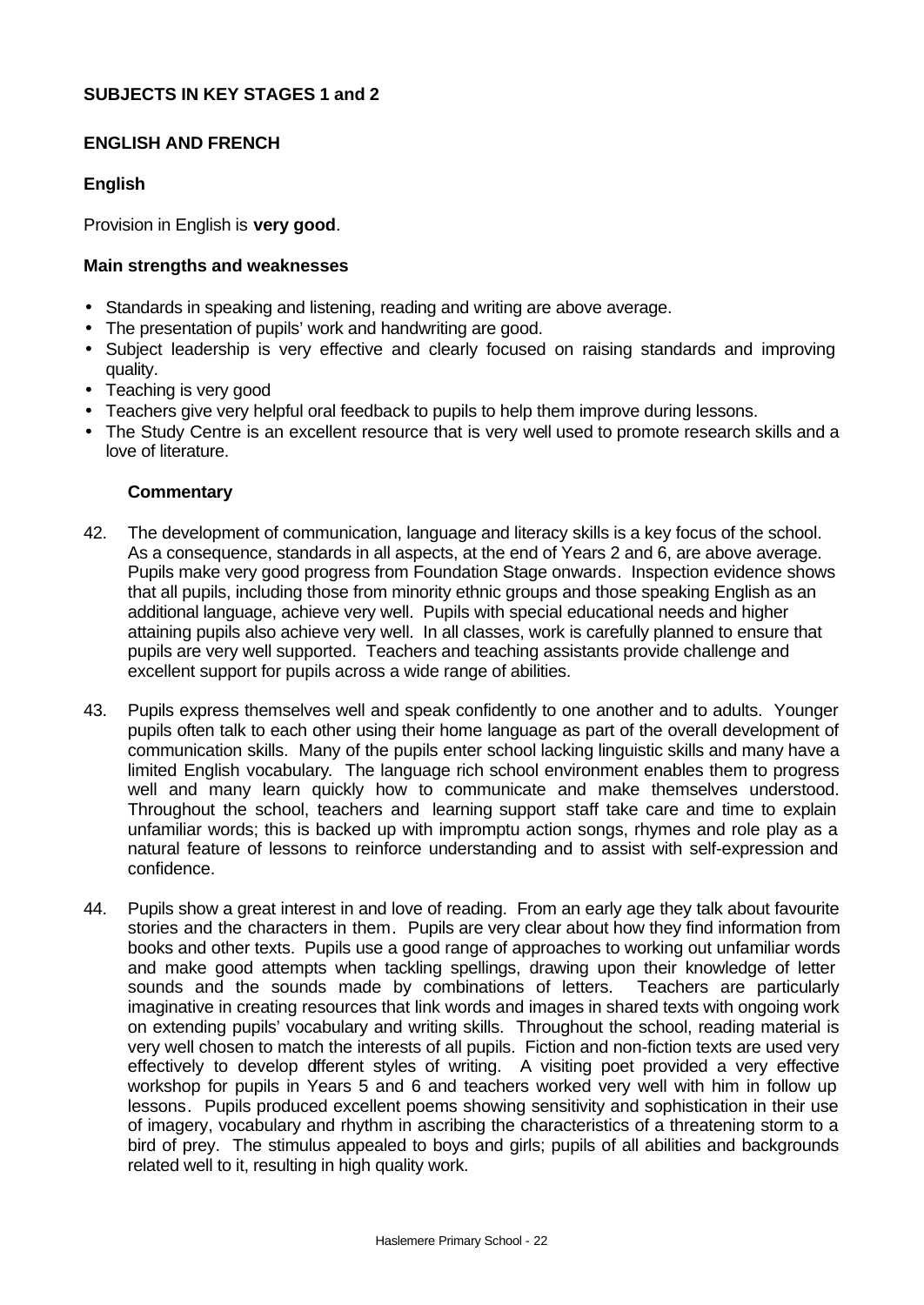- 45. The quality of teaching and learning is very good. The high quality approaches include direct teaching of specific skills according to individual needs, and purposeful activities that reinforce pupils' understanding and give them opportunities to apply what they have learned in different situations. Planning is well focused on learning objectives and intentions, which are shared with pupils so that they know what is expected of them. Work is carefully planned to meet the needs of pupils of all abilities. Teachers and teaching assistants engage pupils in meaningful dialogue about their work, encouraging them to share their ideas and understanding with others in the class. All adults working in classes have good subject knowledge and a clear understanding of how children learn. They consistently provide very good role models in oral and written English.
- 46. Lessons are well paced, with opportunities for whole-class, individual and collaborative work to take place and for pupils to evaluate and reflect upon what they have learned. Pupils are enthusiastic learners and they are keen to 'have a go' and to learn from their mistakes. They co-operate well to complete tasks and take pride in presenting work clearly and neatly. Pupils acquire skills and competence in literacy through well-planned lessons and they have opportunities to practise and improve on them on a systematic basis. Teachers intervene at appropriate points to ensure that pupils maintain good progress and achieve well. The consistent reinforcement of the school's 'Can Do' philosophy is a significant factor in motivating pupils to achieve high standards. Teachers assess pupils' work accurately, showing clearly whether the learning objective has been achieved. In lessons and in books they give positive feedback to encourage pupils to do better. However, spelling and grammatical errors in the written work of older pupils in particular, are not picked up consistently and targeted for improvement.
- 47. Subject leadership is very efficient and effective. The co-ordinator is an Advanced Skills Teacher who works successfully with colleagues on planning, giving demonstration lessons and observing teaching. The co-ordinator provides targeted feedback and very good support for other teachers. There is continual evaluation of what has been achieved within the subject action plan and realistic, yet challenging, targets are set to raise standards even higher. Book resources and other reading matter are plentiful in classrooms. The school's Study Centre contains a very wide range of high quality resources. It is a very valuable area in which pupils learn library skills and in which research and other projects are carried out by adults and pupils.

### **Language and literacy across the curriculum**

48. Pupils use their literacy and language skills effectively in other subjects. Literacy and subjects such as science, history, geography and religious education are planned within topics. Drama, role play and dance not only provide creative starting points for imaginative writing but also play an effective part in pupils' humanities work. Plans are in place to make further links across the curriculum to reinforce literacy skills and to extend the opportunities for writing in a wide range of styles and contexts.

### **French**

Provision for French is **very good.**

### **Main strengths and weaknesses**

- Pupils display very positive attitudes to learning an additional language.
- A very high proportion of teaching is conducted in French.
- The school celebrates the diverse linguistic experience of many of its pupils.
- The range of reading material for higher attaining pupils is too narrow.
- Teaching, learning and subject leadership are very good.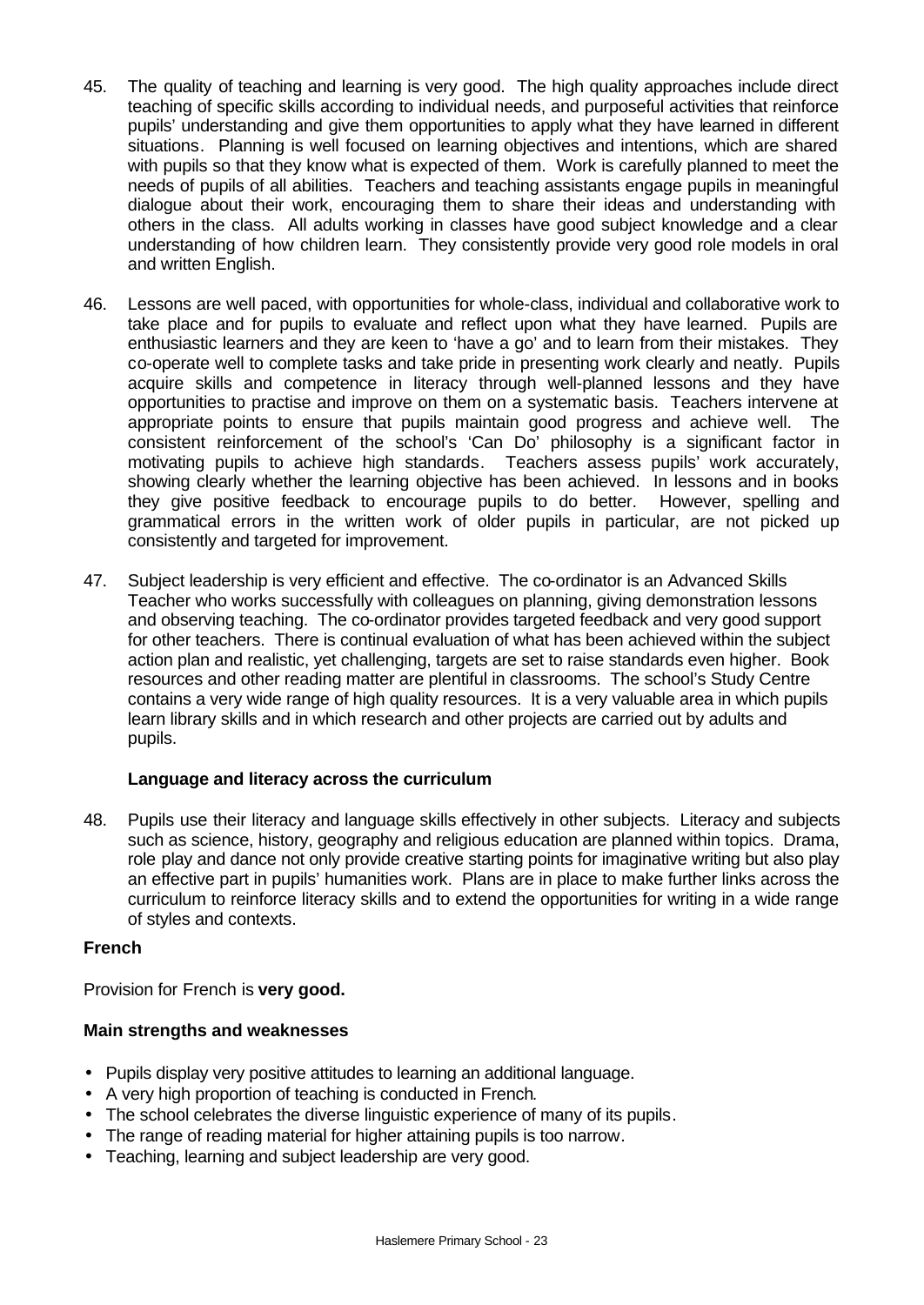## **Commentary**

- 49. Pupils are successfully introduced to French as a first modern foreign language at the beginning of Year 4. By the age of eleven, pupils achieve very well for their age in speaking, listening and responding. Pupils often achieve very well and pupils with special educational needs make good progress, receiving very good support from teachers and from their peers. Many pupils are bilingual and they often achieve very well, contributing very effectively to the speaking and listening components of lessons.
- 50. Most pupils develop increasingly good listening skills and these support their emerging speaking skills very well. Pupils' pronunciation is good, being reinforced significantly by the enthusiastic contributions of the many bilingual pupils in the school. Pupils' reading and written language skills are satisfactory by Year 6, where they copy accurately and are gaining confidence in their own early reading and writing in French. All pupils are keen to take part in speaking, listening and role-play activities, and show increasing confidence in using newlylearned phrases. Pupils concentrate very well and enjoy French lessons. They work effectively in pairs and small groups when practising new phrases, rehearsing simple sentences with increasing accuracy in dialogues, songs and games. Many of the pupils for whom English is not their first language demonstrate excellent attitudes to learning an additional language.
- 51. Teaching is very good. Classes are taught through a specialist teacher who has a very good overview of pupils' progress. Very good relationships between the teacher and pupils help ensure sensitivity to strengths and weaknesses in pupils' performance in speaking and listening. Lessons are conducted at a brisk pace, with high levels of challenge for pupils of all abilities. Lessons are well planned, with clear learning objectives. New words and phrases are systematically introduced and pupils are successfully encouraged to construct and use simple dialogues. The range of approaches is suitably varied, and includes use of ICT, for example to explore websites and to correspond with other children using written French. Very good teaching of key phrases and vocabulary is allied to appropriate audio and visual material. A key feature is the invaluable contribution of the teacher, a native French speaker, who provides pupils with frequently repeated models of high quality upon which they can construct their own attempts at speaking. The teacher successfully conveys to the pupils her love of the language and French culture. The subject is very well led. There is a good range of activities to provide further support for the pupils' understanding of French culture and daily life in France. Resources are good, although the provision would benefit from a wider, more challenging range of reading resources, especially for the most linguistically able pupils.

### **MATHEMATICS**

Provision in mathematics is **very good.**

### **Main strengths and weaknesses**

- Standards are consistently above average throughout the school.
- The very good quality of the teaching ensures that pupils achieve very well.
- The use of ICT is having a very good impact on achievement.
- Pupils' problem solving skills are very good.
- Leadership and management of the subject are very good.
- The school's collection of mathematical games helps parents support their children's learning.

### **Commentary**

52. Pupils throughout the school, including those with special educational needs, pupils from ethnic minority backgrounds and those who speak English as an additional language, achieve very well in mathematics. Standards seen in the inspection, during lessons and in pupils' books, were above average. For example, pupils in Year 2 use basic vocabulary related to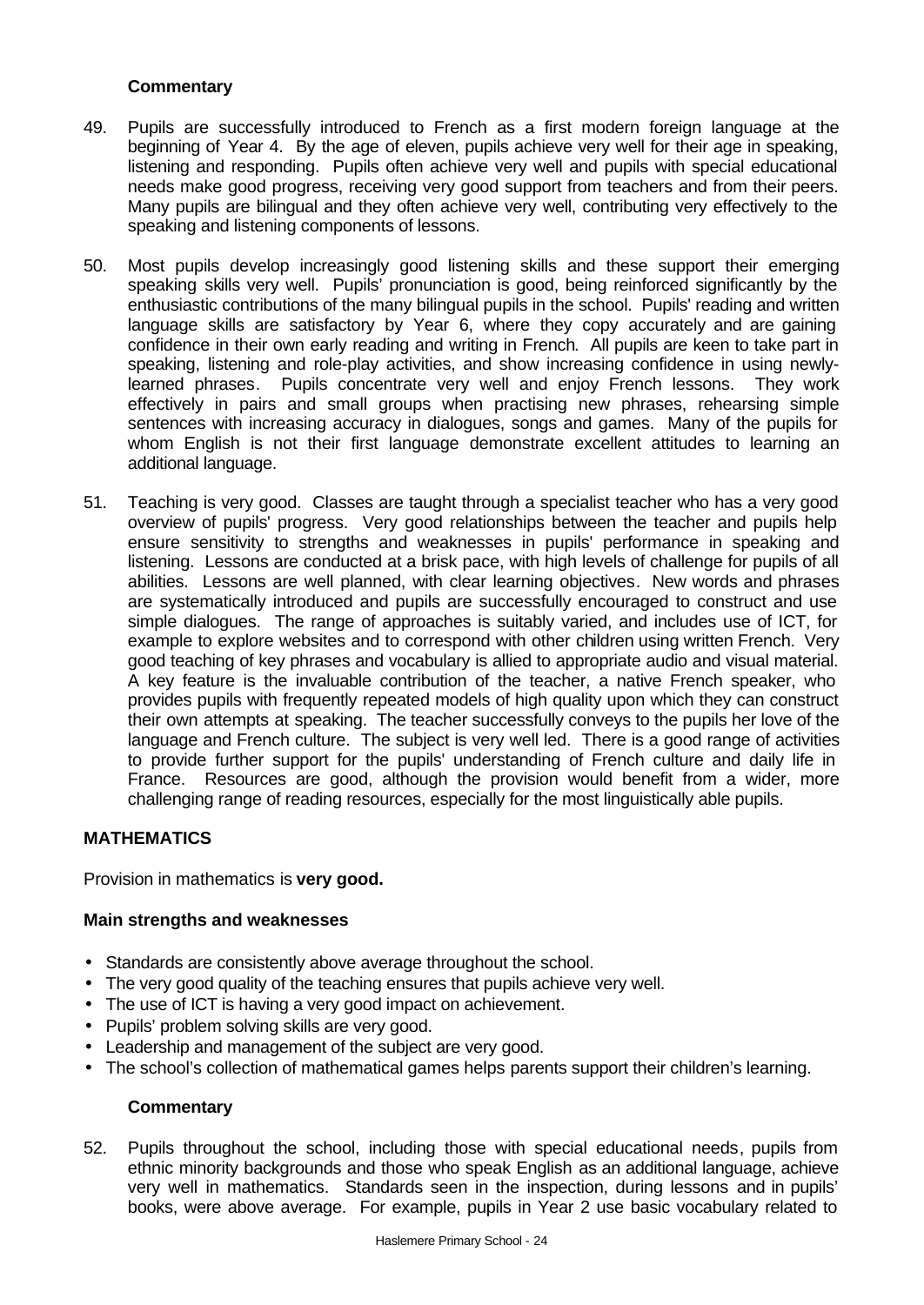length of time with increasing accuracy. Higher attaining pupils rapidly progress to using 24 hour clock times. Pupils estimate a period of one minute's duration with very good levels of accuracy. They use number operations accurately when solving problems, using numbers up to three digits with confidence and involving missing numbers. Throughout the school, problem solving skills are very good. This is a strength of the pupils' work in mathematics. Pupils' number and algebra skills are well above average by Year 6 when the higher attaining pupils, including gifted and talented pupils, express fractions as decimals to two and three decimal places with good levels of accuracy. They confidently round large numbers, including decimals, up and down and use specific mathematical terminology well to describe their strategies for calculation.

- 53. The quality of teaching and learning is very good. There are many strengths in teaching which contribute to pupils gaining new skills and understanding. Teachers have very good knowledge of mathematics and plan their lessons with clear objectives and progressions that enable pupils to learn very well. Teachers explain new strategies to solve problems very well and enhance pupils' understanding by asking them to devise their own strategies and to describe these for others while working in groups or with the whole class. Relationships are very good. Pupils are managed very well; they display very good attitudes to the subject and behave well. Teachers challenge pupils to think for themselves and to work independently from an early age. They ensure that tasks are suitable for all pupils. As a result, pupils have a very clear understanding of how well they are learning.
- 54. Excellent support is provided by teaching assistants, who work very effectively with individuals and small groups. For example, in a Year 6 lesson pupils used calculators to change fraction statements to decimals. Here, the support provided was sensitively judged so as to enable pupils to work independently for as much of the time as possible, without over-directing their learning, thus boosting the pupils' confidence in mathematics. Regular and effective use is made of ICT, including very good use of the school's ICT suite, data projectors and interactive interwrite boards in classrooms. This is having a very positive impact on standards and pupils' concentration and enjoyment of mathematics.
- 55. The subject is very well led and managed by the subject leader. Strengths and weaknesses in pupils' performance have been identified through effective monitoring and evaluation techniques, which include classroom observations, scrutiny of teachers' planning, scrutiny of pupils' work, analysis of assessments and very detailed analysis of pupils' test papers. Regular use is also made of ICT based assessments of pupils' performance, using a commercial scheme. This has included a very clear focus on the attainment of pupils from ethnic minority backgrounds and those for whom English is not their first language. As a result, planning is of a very high quality, based on clearly identified learning needs. Teachers have made significant changes to the curriculum and teaching and learning following the monitoring and evaluation procedures and these are having a positive impact on maintaining high standards in mental arithmetic and solving written problems. Detailed monitoring and evaluation have also appropriately identified shape, space and measures as areas for further improvement.
- 56. Staff training has been effective, reinforced by contributions from leading mathematics teachers at the school, one of whom is the subject leader. Classrooms have a good range of resources for covering the basic areas of mathematics. In particular, the subject leader has compiled a very good range of mathematics games. Pupils regularly take these home, and this process contributes significantly to increasing parental involvement in the learning process.

#### **Mathematics across the curriculum**

57. Pupils' numeracy skills are good and make a positive contribution to their learning in other subjects, notably science and ICT. There are good opportunities for pupils to use mathematical skills in other subjects. For example, links with ICT are very strong, and the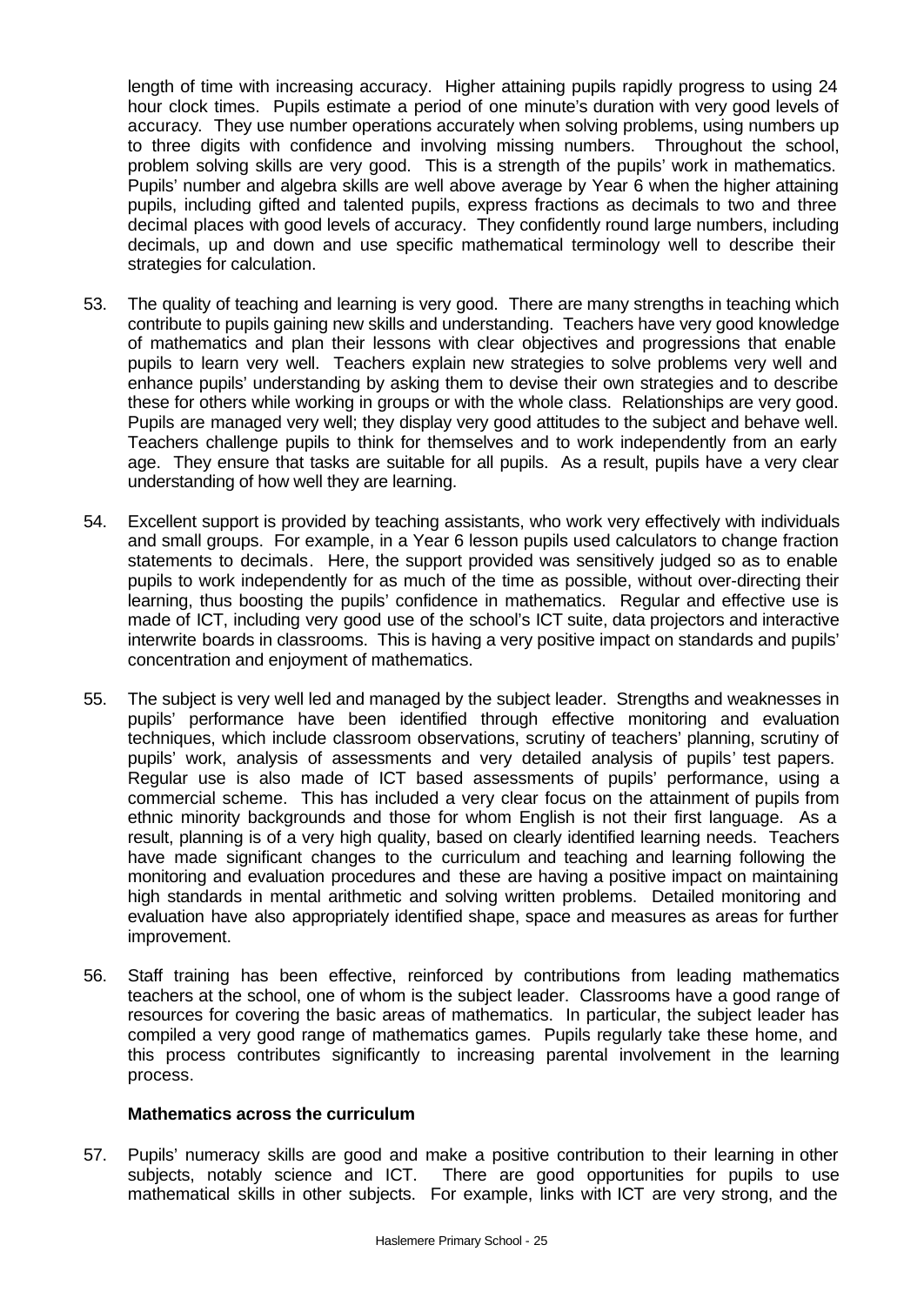school promotes these very well. Of particular note is the very good use made of the ICT suite during the day, and outside of the main teaching times, to improve pupils' mental agility and problem solving skills in mathematics. Pupils confidently manage their own learning through this arrangement which enhances mathematical and ICT skills. In science and design and technology, pupils measure quantities and capacity, and use data effectively to support their learning. For example, in a Year 5 lesson pupils successfully plotted sunrise and sunset times on a graph to show how daylight hours shorten or lengthen during the year according to the season.

## **SCIENCE**

Provision in science is **very good.**

#### **Main strengths and weaknesses**

- Standards in science are above average.
- Pupils work enthusiastically on practical investigations.
- The subject is very well led and managed.
- Achievement is very good and pupils make rapid gains in their scientific understanding.

- 58. Pupils achieve very well in science, and standards are above average by the end of Years 2 and 6. The work of higher attaining pupils and gifted and talented pupils is often well above average. Pupils with special educational needs achieve well, making very good progress in their learning. Evidence from books and discussions with pupils indicate that pupils' knowledge of science, especially pupils from ethnic minority backgrounds and those who speak English as an additional language, often exceeds national expectations. They give very good explanations of the investigations they have carried out and what they have learned. For example, in a lesson where pupils were investigating what happens to muscles in the body when exercising, pupils in Year 4 clearly understood the importance of collecting data and made careful observations using appropriate equipment.
- 59. The quality of learning is good. Pupils work well together on practical investigations. They are very enthusiastic about the tasks they are given and concentrate well. Pupils demonstrate a clear understanding of the concepts they are learning and have enough background knowledge to allow them to access new knowledge confidently. This helps them to achieve very well and make very good gains in their learning. In Year 2, pupils enjoy carrying out investigations with electrical circuits. They are gaining a good understanding of how electrical circuits work and distinguish clearly between appliances that use mains electricity and those which require batteries to make them work.
- 60. The quality of teaching is good. In the lessons seen, teaching was never less than good and was sometimes very good. Teachers' questioning is very good, often leading pupils on to a higher level of thinking. Teachers' knowledge of science is generally good, and there is a close match between the challenges set for pupils and what they need to learn next. As a result, new concepts are introduced confidently to the pupils, and their learning builds successfully on what they already know. In the case of more able pupils and many of those from ethnic minority backgrounds, this often leads to rapid progress in learning. Assessment is very good; assessments based on units of work and careful analysis of the results of national tests identify strengths and weaknesses in pupils' learning. Detailed monitoring records are kept, and ICT is used successfully to track pupils' progress.
- 61. Leadership and management in science are very good. The very good plans for improvement initiated by the subject leader are being successfully pursued by key staff during her temporary absence. The subject leader has a very good view of the subject and staff are supported effectively. Whilst the amount of time allocated directly to science is significantly less than for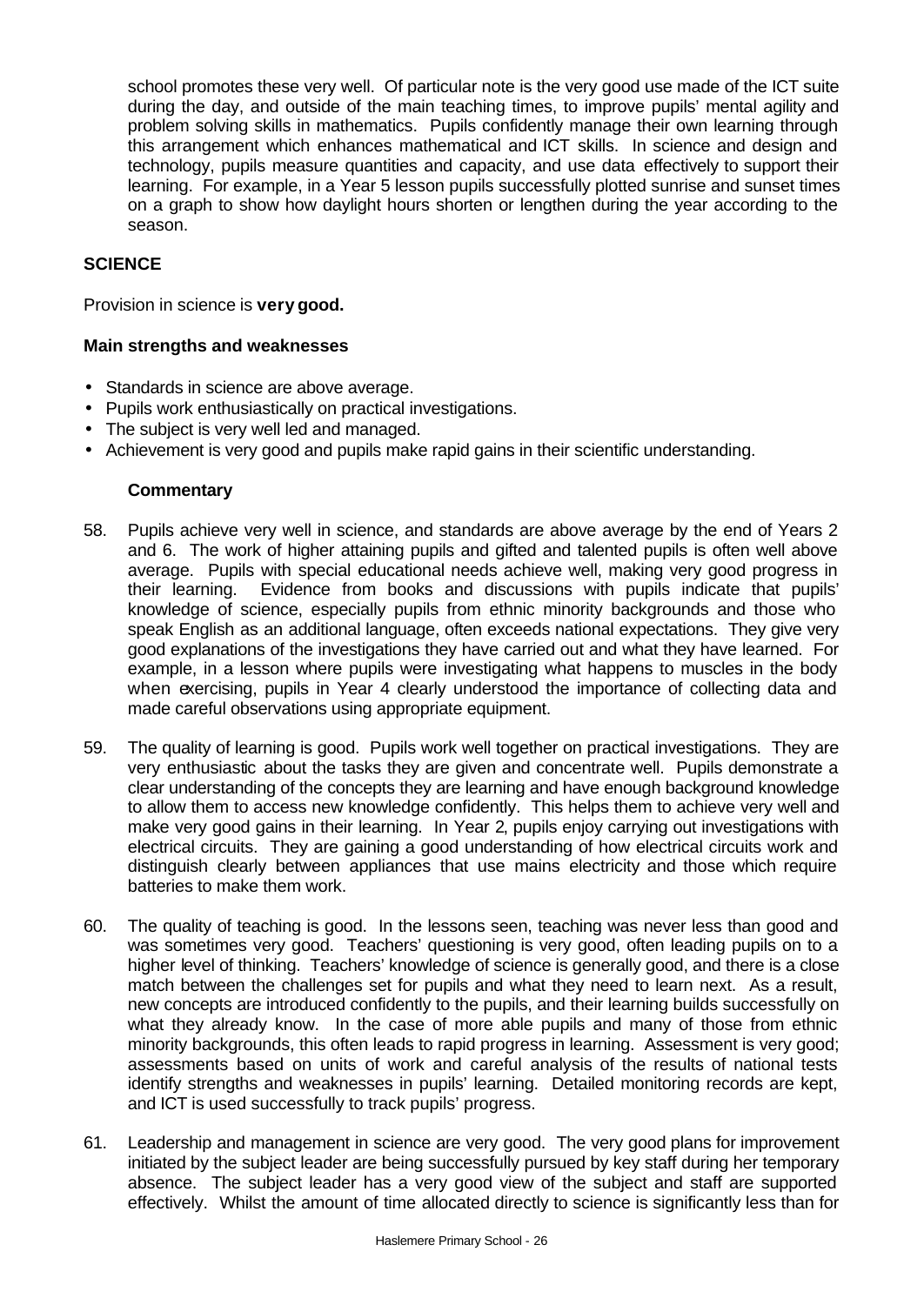English and mathematics, the profile of this subject has been raised through visits and activities to make science fun for pupils. There are also good links with other subjects, notably English, mathematics and ICT but also art and design and geography. The school's commitment to science has also been recognised through awards gained, such as the 'Eco Schools Award', and the 'Healthy Schools Award'. Resources are good, and are enhanced by a small number of displays of pupils' work. The school's grounds include a valuable wild life area, including a pond, mature trees, rotting logs and different grasses, all of which provide good support for the study of plants and 'minibeasts'.

## **INFORMATION AND COMMUNICATION TECHNOLOGY**

Provision for information and communication technology (ICT) is **very good.**

### **Main strengths and weaknesses**

- Standards are above average and pupils achieve very well.
- There is a strong leadership team supporting ICT development throughout the school.
- ICT is being used as a teaching tool across the curriculum.
- Teachers are using ICT well in the classroom as a means of modelling ideas and to support learning.
- Teaching assistants are making a significant contribution to learning through the use of ICT
- The school's accommodation and resources for ICT are very good.

- 62. By the ages of seven (Year 2) and eleven (Year 6), standards are above those expected nationally. From their earliest years in the school, pupils quickly learn to interact positively with computers. By Year 2, they use word processing programs and use graphics applications to skilfully create pictures as part of their art work designs. By Year 6, pupils are secure in using the characteristics of word processors and graphics software to develop their work. They are becoming proficient in using presentational software to enhance their work in a range of subjects and are confident in the use of a wide range of computer tools. They are successful in navigating the Internet to find and extract information and are becoming more discriminatory in their selection.
- 63. In Year 1, pupils use a graphics program successfully to develop their co-ordination using a mouse. Word processing tasks are also undertaken to develop skills, including the production of labels for diagrams. In Year 2, pupils produce graphics with care and good precision to create images. By Year 3, many pupils know how to change the size of letter fonts, themselves and can open and save files confidently. In Year 4 they can enlarge, rotate and reposition images to create their own imaginative 'fish tanks' and are able to talk confidently about the images represented. Year 5 pupils have extended their skills which they can apply to create accurate plans of classrooms.
- 64. As they progress from year to year, pupils are beginning to know how to use some more advanced features and operations to save time. They know how to use the internet to find information, for example, in Year 6 pupils accessed information about the trumpeter and singer, Louis Armstrong, during 'Black History Week'. They then used this to create a presentation which included the use of sound and animation. By Year 6 most pupils can merge text and pictures and most can edit text on screen using different word-processing applications, and confidently create and rename files.
- 65. Pupils make very good progress in acquiring knowledge and developing understanding and skills, both in the subject area and in their information technology capability. Pupils with special educational needs make very good progress in relation to their prior learning, and many of them show a particular interest in this subject. Pupils from minority ethnic backgrounds and those for whom English is an additional language make very good progress.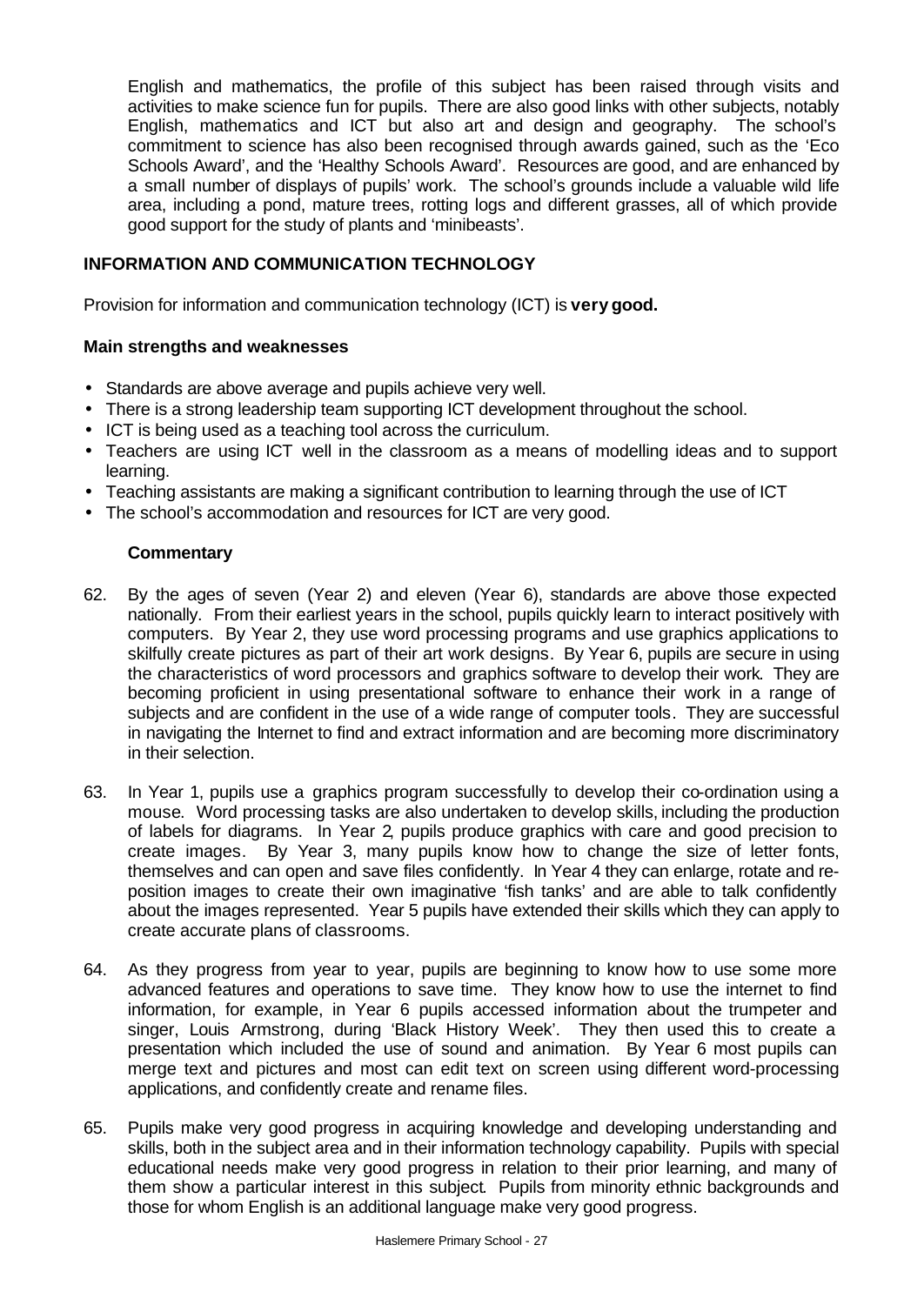- 66. Pupils' attitudes to their work are very good. They work with sustained concentration and behave very well. They explain what they are doing, and readily describe what they have learnt. A large number of pupils take part in the out-of-hours mathematics group. This provides further opportunity for them to progress independently and it provides good support for their progress in mathematics.
- 67. Overall, the quality of teaching is good. Teachers display a commitment to raising standards still further through the widening use of ICT. Teachers' knowledge, skills and understanding of curriculum requirements are good overall and they have a good understanding of the programs they use. Lessons are very interactive and pupils are always encouraged to evaluate their work regularly. The management of behaviour is very good. Pupils are given clear instructions, and teaching assistants support pupils very effectively. Lesson planning is accurate and appropriately provides for pupils of all abilities.
- 68. The school has a very good subject leadership team. They have a clear view of the priorities for improvement and have contributed to the school improvement plan well. Members of this team regularly undertake professional development themselves and organise and provide ongoing training for other staff. The school has introduced and is using a system of assessment that enables teachers to accurately assess pupils' progress. The school's accommodation and resources for ICT are very good with a fully equipped ICT suite and interwrite boards in most classrooms. These resources are being very well used by the staff.

### **Information and communication technology across the curriculum**

69. ICT is used well to support pupils' learning in other subjects. Teachers use the interactive interwrite boards very well to support learning across a wide range of subjects. During the inspection, ICT work supported pupils' learning about position and direction in mathematics, famous people in history, art work and literacy skills in the creation of a presentation. Displays demonstrated the use of ICT in many subjects.

#### **HUMANITIES**

- 70. Not enough teaching was seen to make judgements about all aspects of provision or teaching for geography and history. The inspection findings for these subjects are based on a small number of lessons, the analysis of pupils' work and on discussions with pupils and teachers.
- 71. Inspection evidence indicates that by the end of Years 2 and 6, standards in **geography** and **history** are above average and pupils achieve very well. The leadership and management of the subject and resources to support pupils' learning are very good. Maps feature highly in the work on geography. Pupils in Years 1 and 2 plot the origins of family members on large maps of the world and follow the travels of 'Barnaby Bear'. Year 6 pupils speak confidently and articulately about their work and have retained strong understanding of work undertaken in previous years.
- 72. Pupils explore the use of buildings, undertake a comparison of location, and are developing knowledge of the British Isles. In addition, they are learning about distant locations such as India and Africa and are able to make comparisons about the way people live. They are able to identify items which come from these distant locations. The curriculum is enriched by events such as visits to the nearby Deen City Farm, field trips to Hooke Court in Dorset and regular use of the surrounding environment. Pupils' knowledge and understanding about the wider world is also significantly developed through events such as 'One World Week', 'Black History Week' and cooking from around the world. Children from ethnic minority groups and those for whom English is an additional language are encouraged to contribute to the knowledge and understanding of their peers by contributing information about countries their parents or grand parents may have originated from.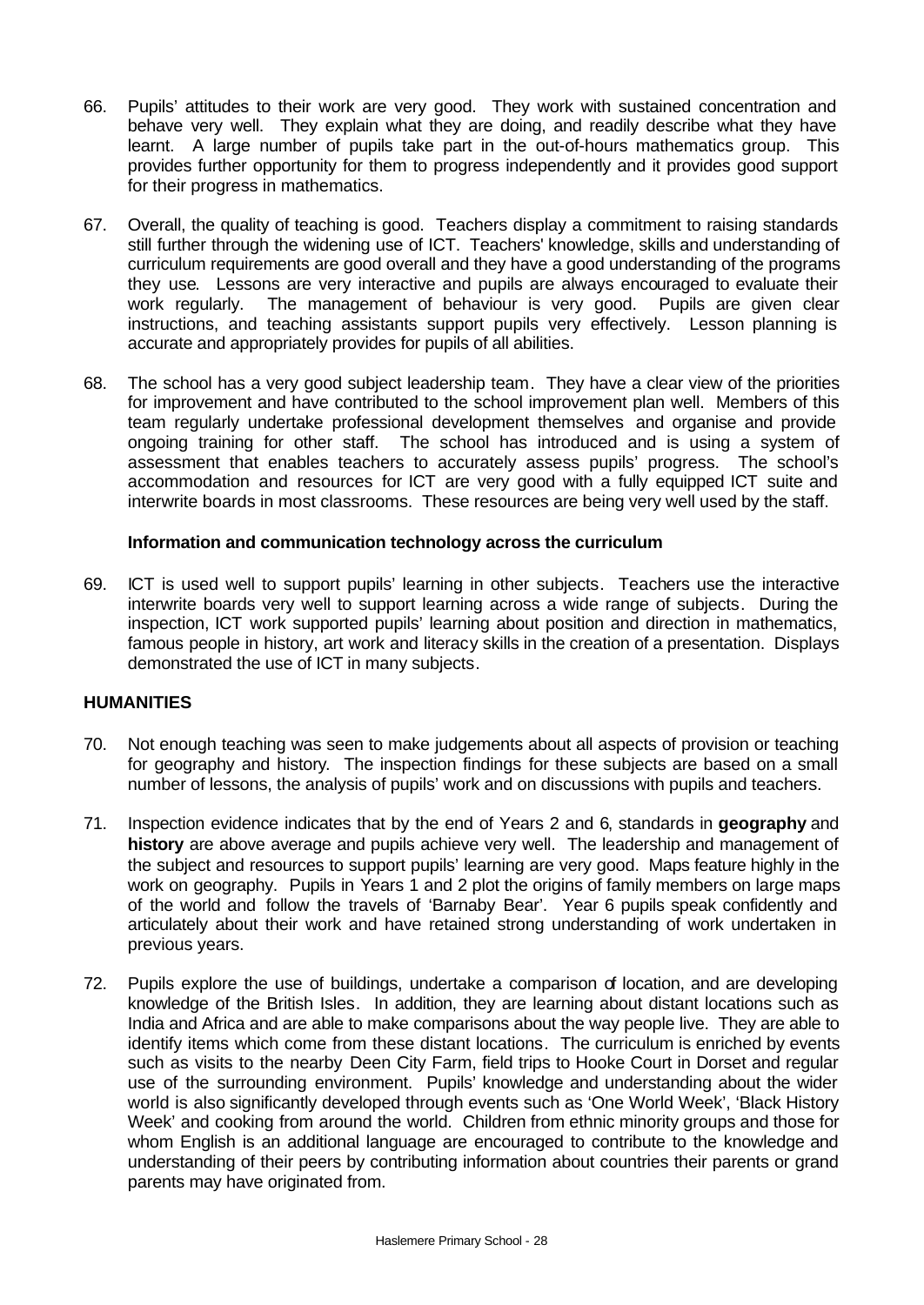- 73. Standards at the end of Years 2 and 6, are above average and pupils achieve very well in history**.** There is good coverage of the programmes of study and the school is working effectively to ensure further enrichment of the curriculum and a greater emphasis on appropriate development of historical skills. As pupils progress through the school, they learn about key periods from history, such as the Greeks, the Egyptians, the Victorians and the Tudors. The curriculum is also enriched by special topics, such as 'Black History Week', when pupils found out about famous back people from the past and the contributions they had made to society. Pupils in Year 4 had been on a visit to Hampton Court and were able to describe the differences between the life of a lord and the life of a servant. Subject vocabulary is taught very well and pupils are able to use it confidently, as in the case of a small group of pupils who were able to describe aspects of the court of Henry VIII.
- 74. History is also used very well to extend the learning of the highest attaining pupils, with pupils undertaking special projects, such as 'The Second World War', when the pupils plan what they want to learn, assign responsibilities to particular individuals and evaluate the project as it develops. This work has resulted in some very high quality resources being developed for other pupils to use in the Study Centre. Cross-curricular links are good; pupils study Greece in geography with the Ancient Greeks being the history focus. ICT is well used to support history; an example of this being pupils making computer presentations of their research undertaken during 'One World Week'. Resources for history are very good and include a number of high quality objects of interest to support the teaching themes.

### **Religious education**

The provision for religious education is **good**.

#### **Main strengths and weaknesses**

- Leadership and management of the subject is good.
- The locally agreed syllabus for the subject is covered well.
- There is a good range of learning resources relating to world faiths.
- Pupils show sensitivity and are very respectful of the beliefs of others.

- 75. Standards meet the requirements of the locally agreed syllabus. All pupils achieve very well and make good progress. They show a good level of understanding and knowledge of the key elements of the religious faiths they study. They are respectful of and sensitive towards different beliefs. They relate their own experiences to concepts and are keen to learn as much as possible. When listening to the parable of the Good Samaritan, Year 3 pupils showed genuine shock at the ill-treatment of the traveller and recognised the kindness of the Samaritan. Year 6 pupils discussed the customs and practice of Hinduism sensibly and with clear appreciation of diversity.
- 76. The subject leader is very knowledgeable and ensures that colleagues are well able to cover what is required within specific units of work. The subject leader has observed lessons taking place and looked at pupils' work to monitor coverage and standards, taking good actions to deal with any issues that need to be addressed. Resources to support teaching and learning are very good and managed very well. This includes very useful collections of books and objects of interest specific to each faith, which pupils care for with deep respect and reverence.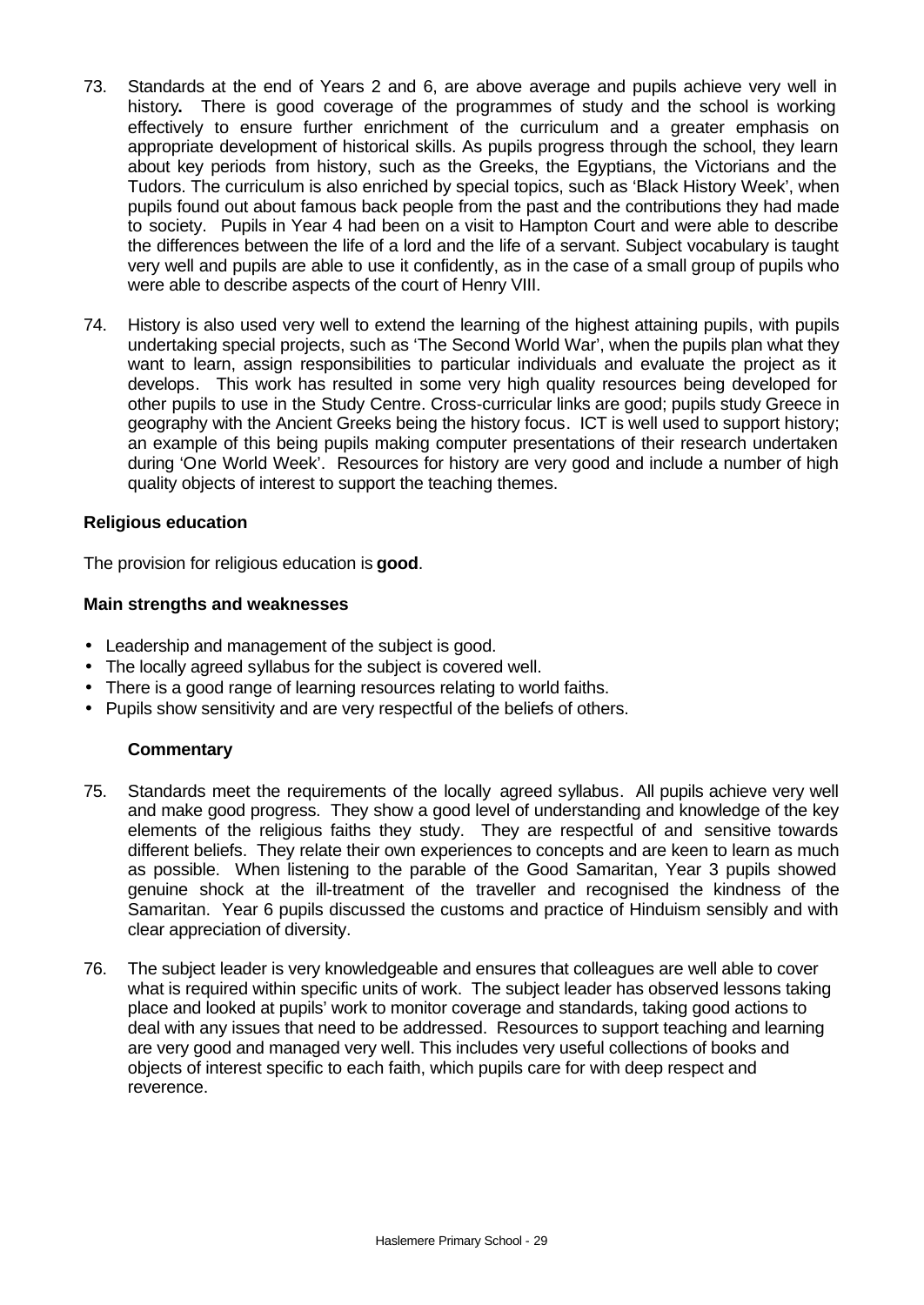## **CREATIVE, AESTHETIC, PRACTICAL AND PHYSICAL SUBJECTS**

- 77. Not enough teaching was seen to make an overall judgement about provision in art and design, design and technology or music. Inspection judgements for art and design and design and technology are based on observing a small number of lessons and on the analysis of a sample of pupils' work. Inspection evidence for music is based on listening to the school choir, singing practices and on the quality of singing heard in assemblies.
- 78. Standards in **art and design** are above those expected for the end of Year 2 and Year 6. High standards are attained in design and appreciation of the work of established artists. Pupils' work shows that there are opportunities to use an appropriate range of materials and a suitable range of techniques is experienced. Sketchbooks, in use from Year 1 onwards show that all pupils have opportunities to draw from observation, experiment in colour, line and texture and develop and apply their skills in producing high quality pieces of work. Pupils are justifiably proud of the delightful printed duvet set made as a leaving present for the previous headteacher. Every child contributed a personal message, some using computers and digital cameras, to create a unique and memorable gift. Year 4 pupils produced a blanket, using a very specialist technique, of such high quality that it was displayed at a national exhibition.
- 79. Art from a wide range of cultures and historical periods is used as a source of inspiration and to develop pupils' own skills and techniques. The subject leader is extremely effective in providing guidance and ideas for colleagues. She leads discussions on the expectations for each age group and is developing portfolios of work to reflect standards achieved. The resources for art and design meet the demands of the curriculum very well. The school takes advantage of community arts events and pupils benefit from working with local artists and crafts people.
- 80. Achievement is very good in **design and technology**. Standards are above those expected at the end of Years 2 and 6. Pupils make very good progress in designing and making and good gains in their skills of evaluation. Pupils in all years reflect thoughtfully on what they have done. They make adaptations to their designs and consider carefully the fitness for purpose of materials. For example, Year 6 pupils are able to explain the reasons why the cams used in their moving toys were not successful for long.
- 81. Teachers' planning is clear and pupils are successfully encouraged to set out their plans and written work neatly. Monitoring is undertaken regularly, using photographs and samples of work. The co-ordinator organises weeks in which all the school is involved in design and technology projects based on an agreed theme. These events, such as a recent one linked to 'Black History Week', enable pupils to work through an idea to completion either individually or in collaboration with others.
- 82. Inspection evidence indicates that standards in **music** are above average and that pupils achieve very well. The school choir is open to pupils from all age groups, backgrounds and of all abilities. The standard of singing exceeds that expected. Pupils sing with clear diction and are sensitive to the correct levels of volume required for the songs they sing. The quality of teaching and learning in the choir is very good. Teachers expect pupils to sing songs in part and in cannon. Pupils respond very well to these challenges and concentrate very well when they sing. Pupils also support each other's singing very well by playing percussion instruments to a high standard. This works very well when pupils perform songs they have composed themselves. Discussions with pupils reveal that there are good opportunities for them to compose and evaluate during class music lessons. Many pupils also benefit from the provision made through visiting music teachers. This provision includes opportunities to learn to play the clarinet, flute, guitar and a range of percussion instruments. Pupils talk with great enthusiasm about these opportunities.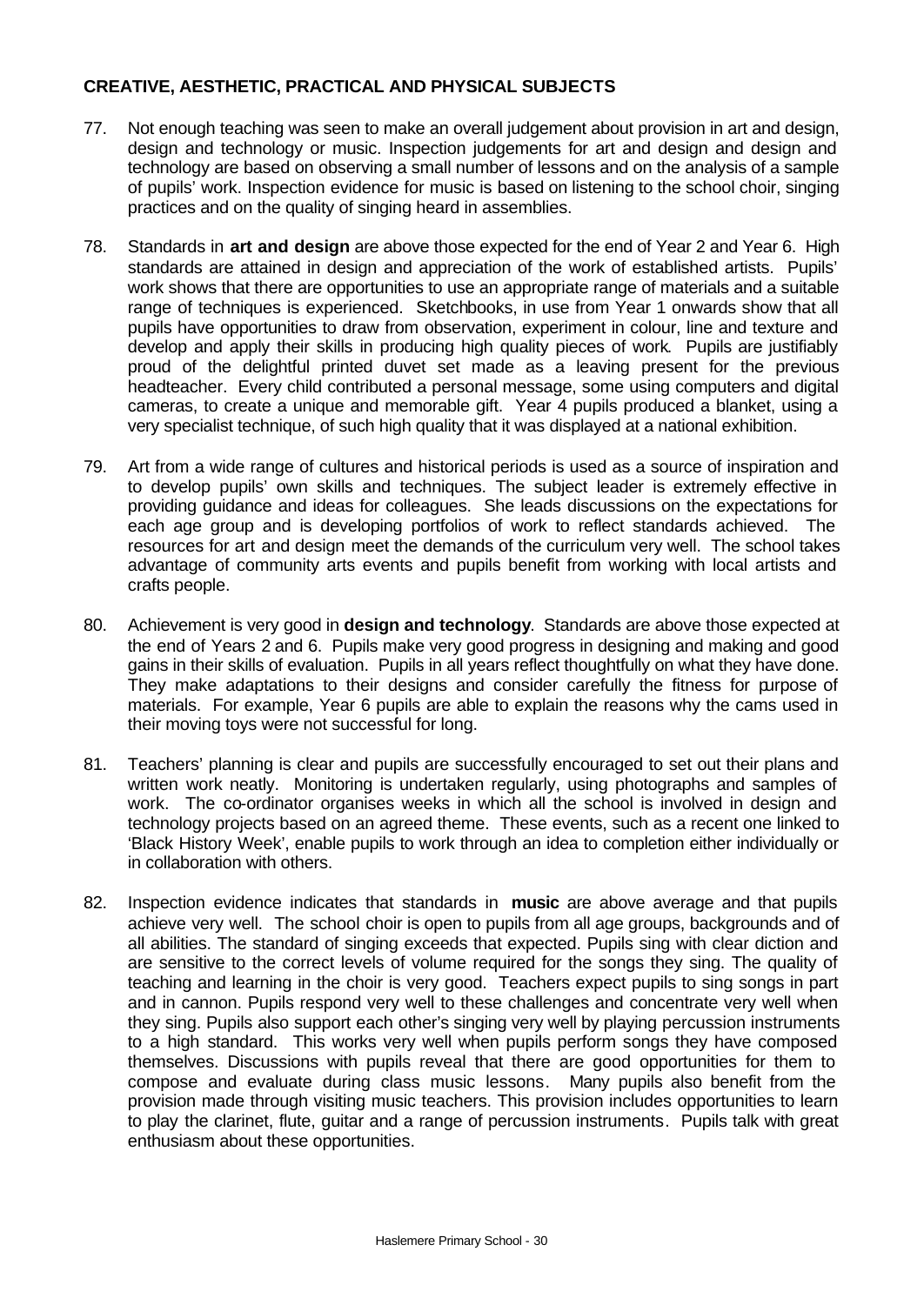83. Leadership and management of the subject are very good. The subject leader has a good impression of standards across the school, based on first hand observation, and has provided significant support and in-service training opportunities for other teachers. There is also a very good plan in place to ensure that high standards and the quality of teaching are maintained.

### **Physical education**

Provision in physical education is **very good.**

#### **Main strengths and weaknesses**

- Standards in dance and gymnastics are above average.
- Teaching and learning are very good and sometimes excellent.
- The leadership and management of the subject are very good.

- 84. At the end of Years 2 and 6, standards are above average and pupils achieve very well. This is mainly because the quality of teaching and learning is very good. At times, particularly in dance and gymnastics, the quality of teaching is excellent. This helps pupils to make rapid and sustained progress in these aspects of the subject. Pupils from different ethnic backgrounds and those who speak English as an additional language achieve very well.
- 85. Pupils in Year 4 make excellent progress in dance and gymnastics. This is because teaching is excellent. Pupils perform dynamic and energetic jumping movements in gymnastics and movements that replicate the movements of animals in dance. When they do this, they are inspired by the demonstrations and supportive comments of their teacher. During these lessons, pupils' knowledge and understanding are developed very well because of the very good opportunities and guidance they have to evaluate and make suggestions for improvement to their own work and that of others. Throughout the school, teachers make good use of the well equipped hall to enable pupils to develop their co-ordination and undertake increasingly ambitious forms of movement using the gymnastics apparatus.
- 86. Dance is becoming a very strong feature of the subject and is taught very well. In Year 6 teachers use poetry very well to inspire pupils' dance movements. They also link dance well with other subjects, such as when pupils' dance is based on the story of Theseus and the Minataur and linked very effectively to their study of the Ancient Greeks.
- 87. Standards in games are above average. Pupils in Year 3 show good passing and moving skills and good understanding of the basic tactics needed for successful attack and defence during a modified games lesson based on the principles of netball. In Year 6 pupils show good acquisition and application of skills in hockey. They also show very good attitudes to their learning, sustaining their efforts and concentration during heavy rain.
- 88. The leadership and management of the subject are very good. The teaching of the co-ordinator provides an excellent role model for other teachers. The school's scheme of work provides teachers with very good guidance. The quality of teaching has benefited greatly from some very good in-service courses to support the teaching of dance and gymnastics. The resources to support pupils' learning are also very good. There is a very good programme of activities to enrich pupils' learning and very good links with the community. These links include activities provided by AFC Wimbledon Association Football Club, Surrey County Cricket Club and Mitcham Bulls Rugby Union Football Club.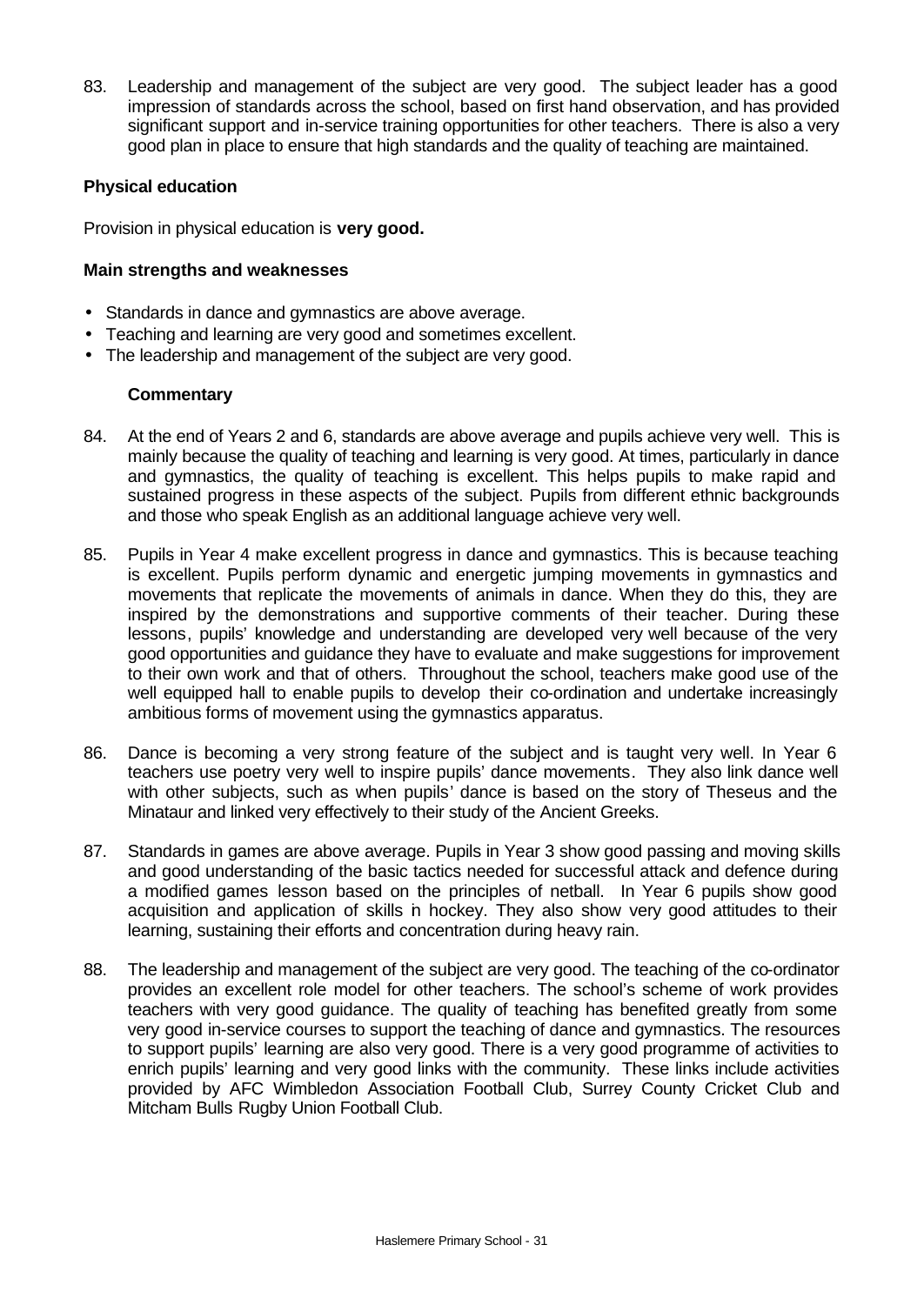## **PERSONAL, SOCIAL AND HEALTH EDUCATION AND CITIZENSHIP**

Provision in personal, social and health education and citizenship (PSHE) is **very good.**

## **Main strengths and weaknesses**

- The programme helps pupils to become sensitive and considerate towards each other.
- The provision prepares pupils very well to make a positive contribution to the community in later life.
- The programme makes a very good contribution to the school's overall provision to ensure that pupils have very good attitudes to their learning.

- 89. By the end of Years 2 and 6, pupils achieve well. This is because they have very good attitudes and the quality of teaching and learning is very good. Pupils from different ethnic backgrounds and those who speak English as an additional language are included very well and achieve very well. Pupils throughout the school benefit from a weekly programme that provides them with very good opportunities that raise their awareness and enables discussion to take place about issues of personal and of world-wide interest and concern. The programme also successfully raises pupils' awareness of sex education, healthy lifestyles and of the dangers of drug and alcohol abuse. These opportunities for discussion also make a very good contribution to the development of pupils' speaking and listening skills and literacy skills.
- 90. Each class has a 'Worry Box' into which pupils can place notes about issues that concern them. Such issues can be discussed in confidence or shared openly with members of the class. When this happens pupils respond with great sensitivity and understanding. Lessons are typified by high levels of mutual consideration, respect and trust. This, and the excellent example that teachers and other staff set for pupils, lays the foundation for pupils' very good behaviour in lessons and around the school. Pupils hold each other in high regard and show kindness and concern for each other and for those beyond their community who are less fortunate than themselves. In a Year 5 lesson, about kindness and respect, pupils listed something that they liked and respected about each of their classmates. The comments they received made pupils very proud and made them realise how much they value each other.
- 91. Elements of the PSHE programme also prepare pupils very well to contribute to society in later life. Pupils learn very well about care and preservation of the environment through becoming 'Eco-worriers'. Pupils also learn very well about ways of making positive contributions to society through becoming 'Behaviour Buddies', 'Book Buddies' and members of the School Council. Leadership and management of the subject are very good. The co-ordinator ensures the programme is part of the seamless provision that ensures pupils' personal needs are recognised and supported, that pupils behave well, and that they are well prepared to take their place in the community in later life.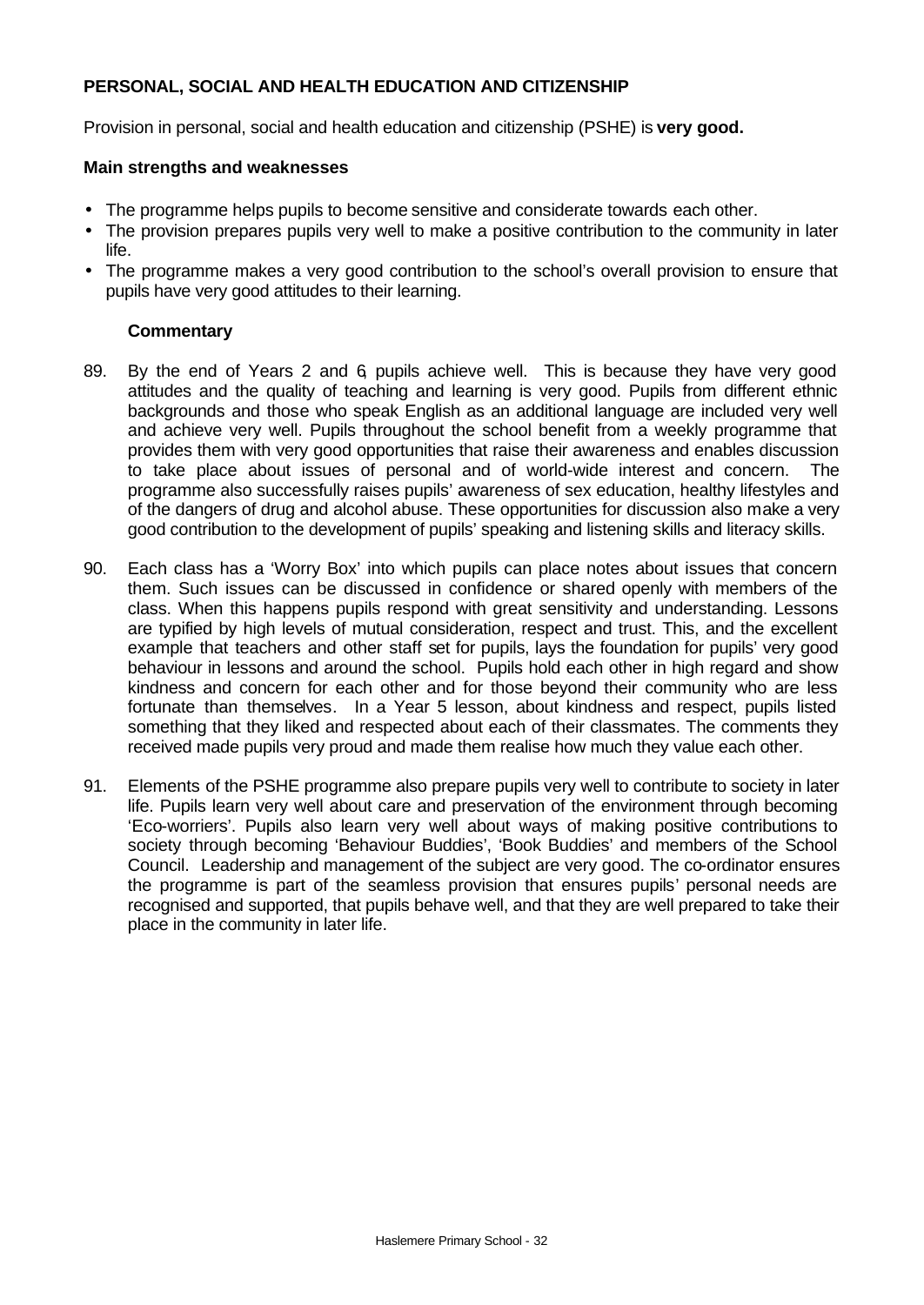# **PART D: SUMMARY OF THE MAIN INSPECTION JUDGEMENTS**

# **Inspection judgement Grade**

| The overall effectiveness of the school                              |                                    |  |  |  |  |
|----------------------------------------------------------------------|------------------------------------|--|--|--|--|
| How inclusive the school is                                          | 1                                  |  |  |  |  |
| How the school's effectiveness has changed since its last inspection | n/a                                |  |  |  |  |
| Value for money provided by the school                               |                                    |  |  |  |  |
|                                                                      |                                    |  |  |  |  |
| <b>Overall standards achieved</b>                                    | $\overline{2}$                     |  |  |  |  |
| Pupils' achievement                                                  | $\overline{2}$                     |  |  |  |  |
| Pupils' attitudes, values and other personal qualities (ethos)       | $\overline{2}$                     |  |  |  |  |
| Attendance                                                           | $\overline{2}$                     |  |  |  |  |
| <b>Attitudes</b>                                                     | $\overline{2}$                     |  |  |  |  |
| Behaviour, including the extent of exclusions                        | $\overline{2}$                     |  |  |  |  |
| Pupils' spiritual, moral, social and cultural development            | 1                                  |  |  |  |  |
|                                                                      |                                    |  |  |  |  |
| The quality of education provided by the school                      | $\overline{2}$                     |  |  |  |  |
| The quality of teaching                                              | $\overline{2}$                     |  |  |  |  |
| How well pupils learn                                                | $\overline{2}$                     |  |  |  |  |
| The quality of assessment                                            | 2                                  |  |  |  |  |
| How well the curriculum meets pupils needs                           | $\overline{2}$                     |  |  |  |  |
| Enrichment of the curriculum, including out-of-school activities     | 1                                  |  |  |  |  |
| Accommodation and resources                                          | 3                                  |  |  |  |  |
| Pupils' care, welfare, health and safety                             | $\overline{2}$                     |  |  |  |  |
| Support, advice and guidance for pupils                              | $\overline{2}$                     |  |  |  |  |
| How well the school seeks and acts on pupils' views                  | 1                                  |  |  |  |  |
| The effectiveness of the school's links with parents                 | 1                                  |  |  |  |  |
| The quality of the school's links with the community                 | $\overline{2}$                     |  |  |  |  |
| The school's links with other schools and colleges                   | $\overline{2}$                     |  |  |  |  |
|                                                                      |                                    |  |  |  |  |
| The leadership and management of the school                          | $\boldsymbol{2}$<br>$\overline{2}$ |  |  |  |  |
| The governance of the school                                         |                                    |  |  |  |  |
| The leadership of the headteacher                                    |                                    |  |  |  |  |
| The leadership of other key staff                                    |                                    |  |  |  |  |
| The effectiveness of management                                      |                                    |  |  |  |  |